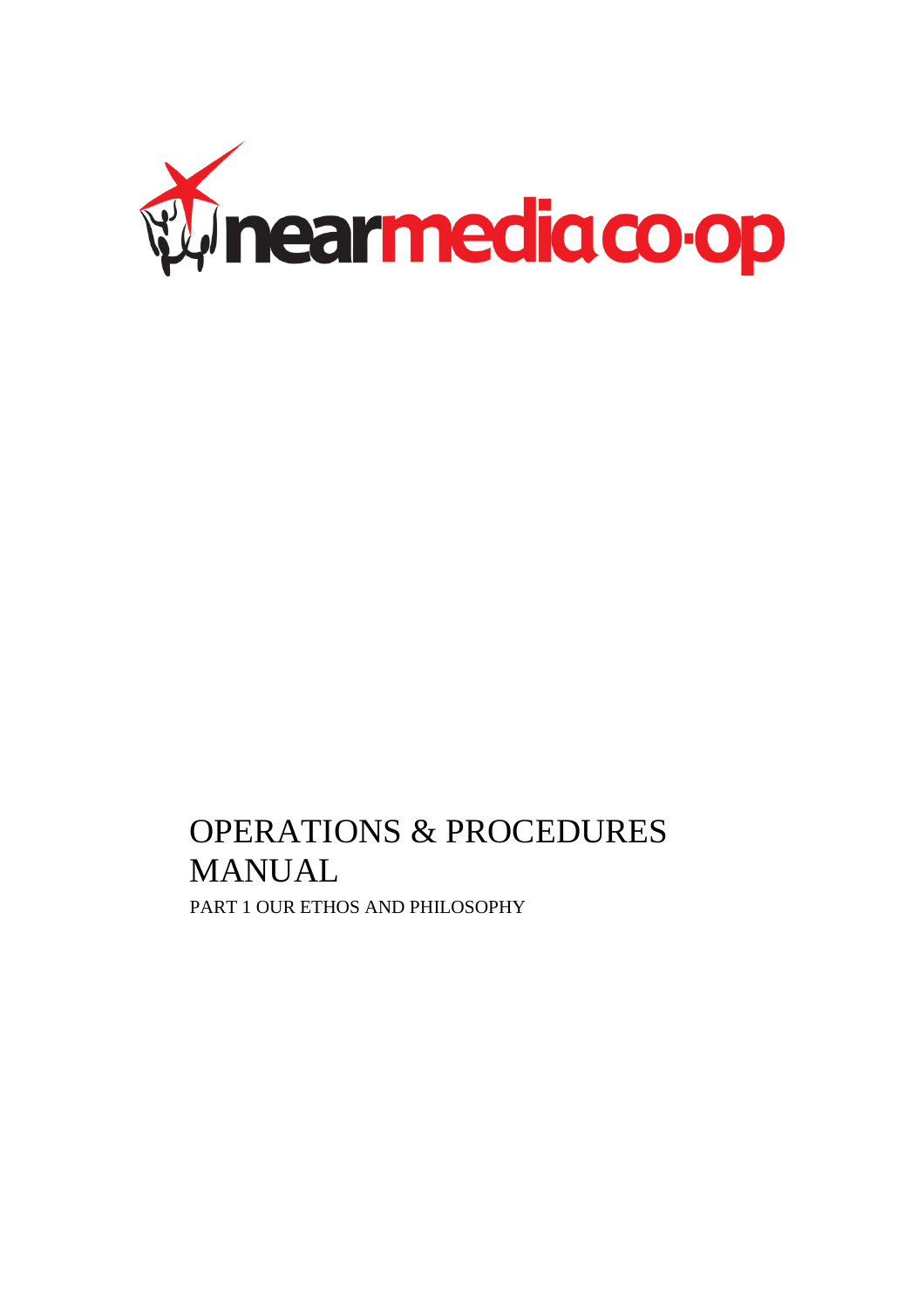Near Media Co-op complies with the Charities Governance Code. Our registered charity number is; RCN: 20205453.

#### The ethos and philosophy, policies and procedures outlined within this handbook apply to all Near media  $Co$  – op volunteers and staff

#### **Table of Contents**

## Tip... Control & Click to follow the link HOW TO BECOME A RADIO VOLUNTEER WITH NEAR MEDIA CO-OP ........................10 SCOPE OF SHAREHOLDING MEMBERSHIP, INCLUDING TERMS AND CONDITIONS 20

Leaeo

Near Media Co-op Operations & Procedures Handbook - Part 1 Ethos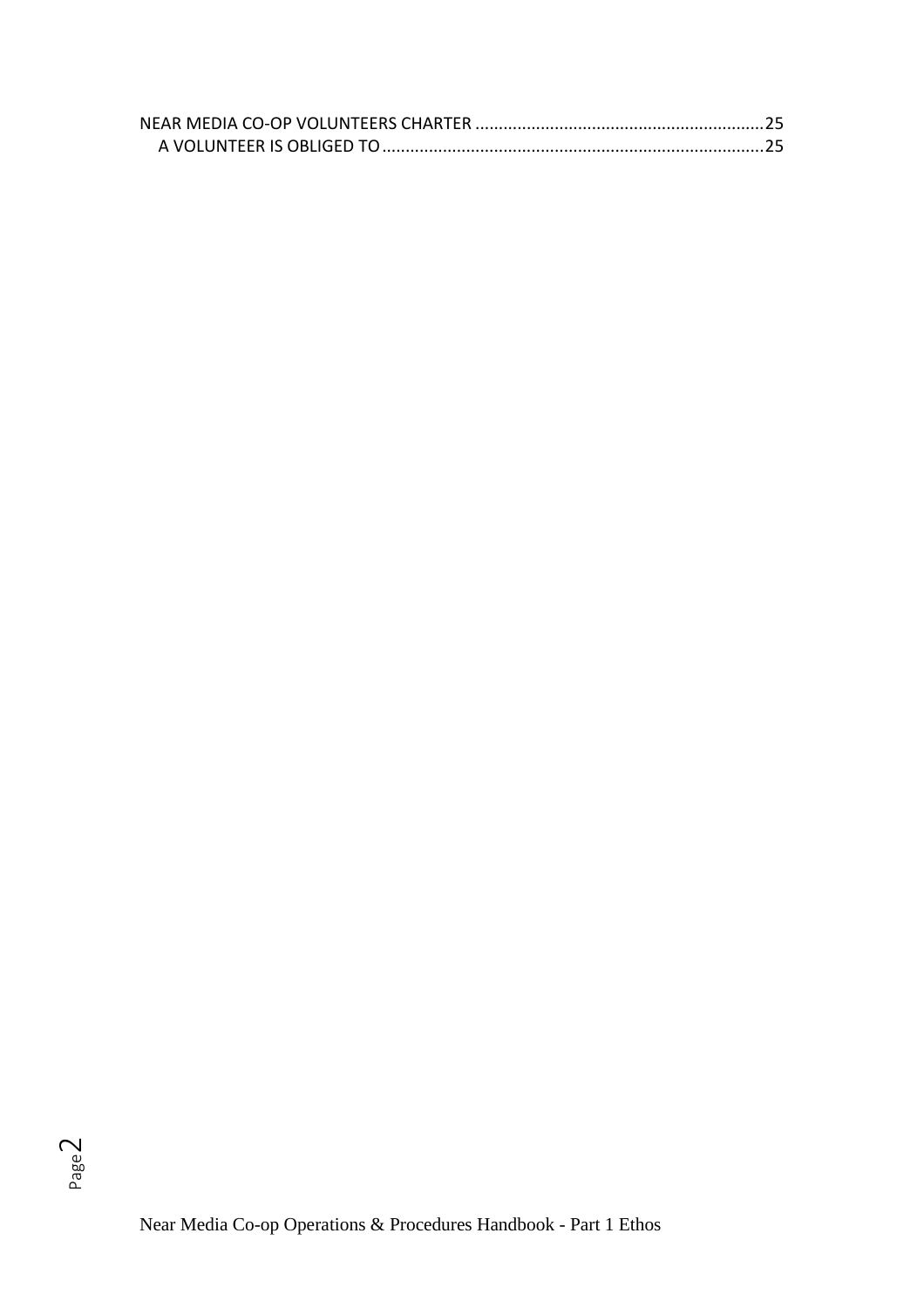Queries & Contacts

<span id="page-3-1"></span>Queries should be directed to:

Ciaran Murray (Near Media Co-op Project Co-ordinator) – [Ciaran@near.ie](mailto:Ciaran@near.ie) Sally Galiana (Near FM Radio Co-ordinator) - [Sally@near.ie](mailto:Sally@near.ie) Elaine King (Near TV Co-ordinator) - Elaine@near.ie Sabrina Ryan (Near Media Co-op Secretary) – Sabrina@near.ie

## **Useful Contacts**

Near Media Co-op Committee of Management:

Declan Cahill (Chair) [\(Declan@near.ie](mailto:Declan@near.ie) Sabrina Ryan (Secretary) (Sabrina@near.ie) Vincent Teeling (Treasurer) (Vincent@near.ie) Debbie Hutchinson Kasia Sudak Declan Ralph Dave O'Connor

## **Near Media Co-op CoOrdination Committee:**

Vincent Teeling (Treasurer) Sabrina Ryan (Secretary) Ciaran Murray (Project Co Ordinator) Declan Cahill (Chair) Dave O'Connor (Governance Lead)

## <span id="page-3-0"></span>**Staff Contact List**

Based at the Northside Civic Centre ( 8671190) Radio Coordinator - sally@near.ie Technical & Studio Issues - gay@near.ie Technology & Website - gavin@near.ie Administration - alan@near.ie Overall Project Coordinator - ciaran@near.ie All other queries – Reception@near.ie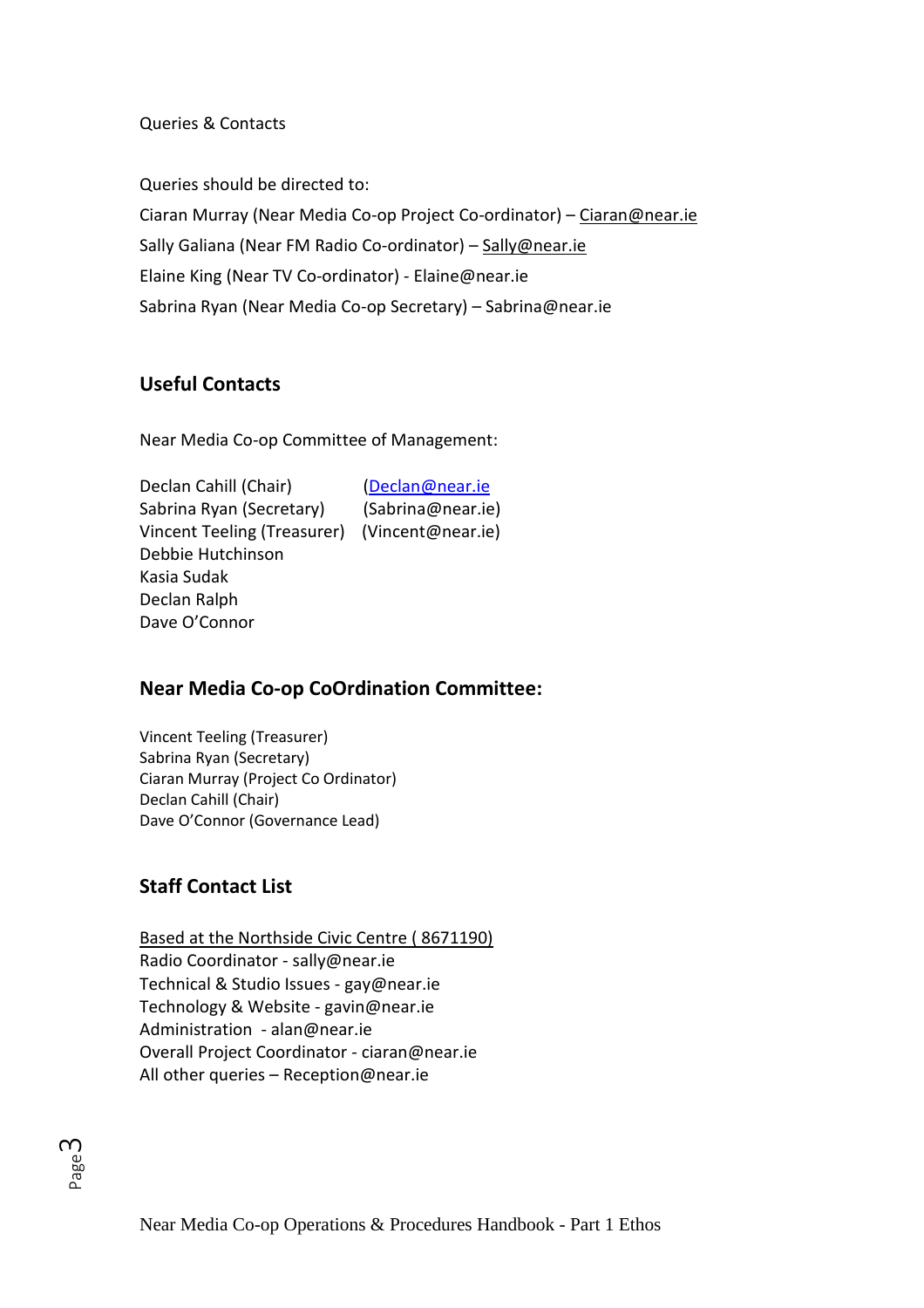#### Based at the Coolock Development Centre (8485211)

Productions and Specialist Training - paul@near.ie Outreach, Introductory Training & OBs - dorothee@near.ie TV Coordinator - elaine@near.ie

Good communications is key to the smooth operation of the co-op, therefore it is one of the key duties of all volunteers to communicative effectively with regards to the operation of the co-op.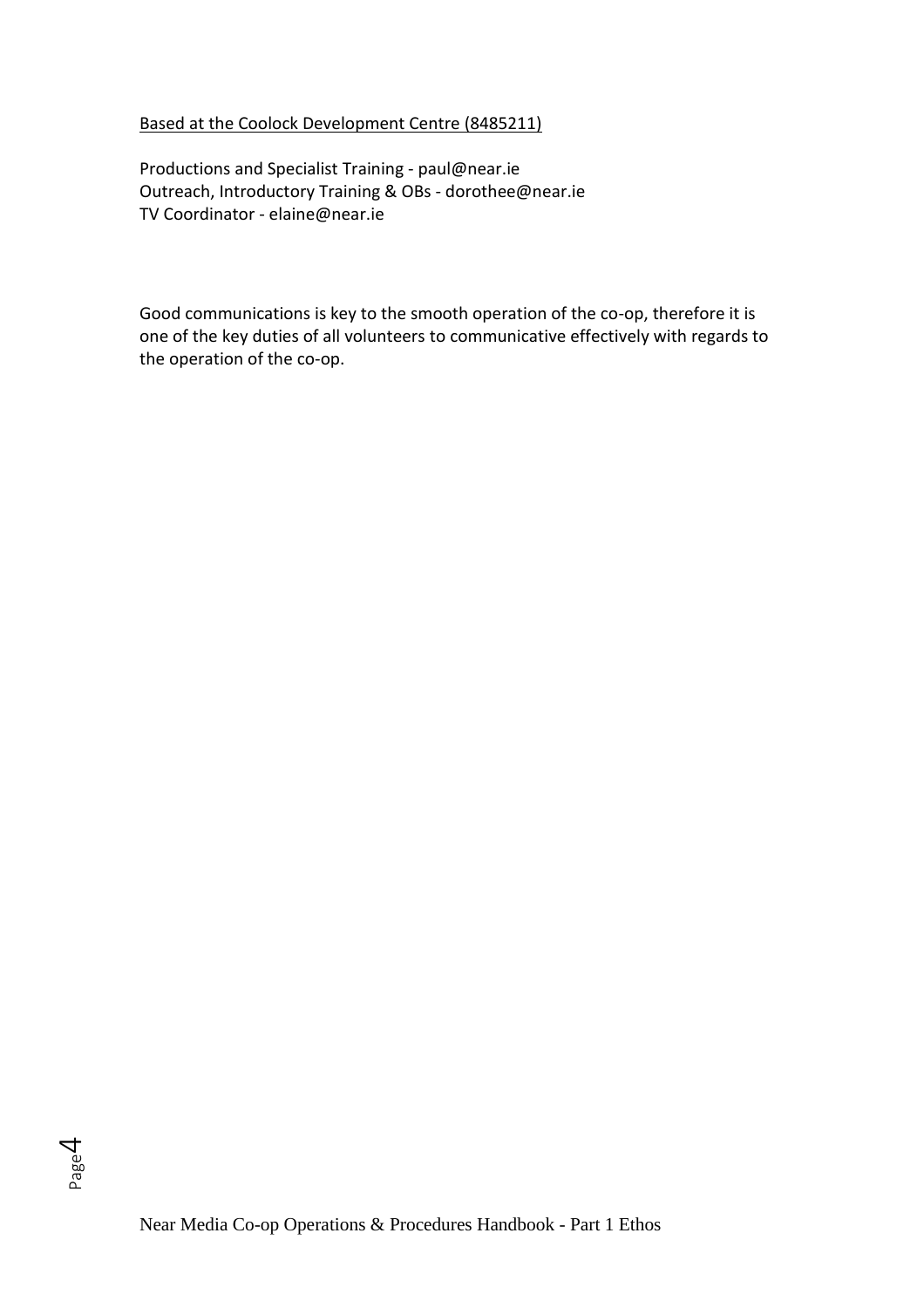## <span id="page-5-0"></span>**Near Media Co-op Mission Statement**

- · To foster social justice, media literacy and promote civil society ownership of media.
- · To be a democratic, independent, not-forprofit community building resource.
- To provide an alternative to mainstream media by offering an outlet for those underrepresented or excluded through training and access to distribution facilities.
- · Through distinctive programming to contribute to the education, entertainment and development of our community.
- To defend the environment and human rights, particularly the right to communicate.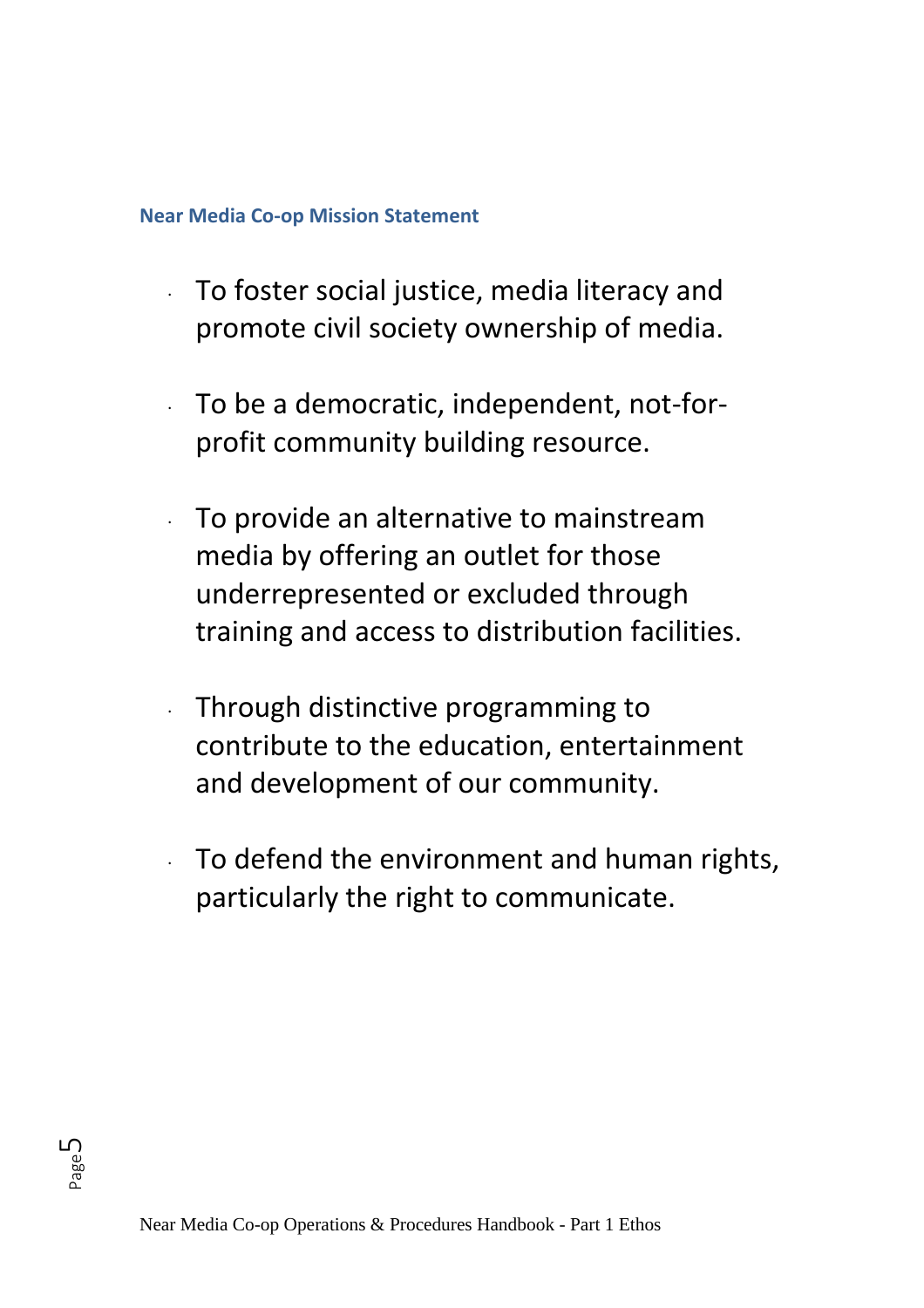## <span id="page-6-0"></span>**Welcome to Near Media Co-op**

## Failte romhat !

## <span id="page-6-1"></span>*Near Media Co-op*

Near Media Co-op is the legal entity that owns Near FM and Near TV Productions.

Near Media Co-op is legally registered as: Comharchumann Cumarsaide Pobal Bhaile Atha Cliath Thoir-Thuaidh Teoranta or, Dublin North-East Community Communications Co-operative Society Limited.

The term NEAR is an acronym for North East Access Radio. Since being awarded a community radio licence in 1995, we've added TV, Online activities, an outreach service, a drama group now refer to the group activities under the name Near Media Co-op.

## <span id="page-6-2"></span>*Near FM*

Near FM is our community radio project, on air since 1995. It is licensed by the Broadcasting Authority of Ireland. It is open to all organisations and individuals in Dublin North-East. Near FM broadcasts 24 hours a day on 90.3fm and online at www.nearfm.ie

## <span id="page-6-3"></span>*Near TV productions*

We operate a Community TV production facility, which is based in the Coolock Development Centre (CDC), just down the road from our radio studios and offices. It is not a TV station. Programmes are provided to Dublin City Television, and made available on our website, [www.neartv.ie](http://www.neartv.ie/)

## <span id="page-6-4"></span>**RITA**

Stands for Radio, Internet, Television and Ancillary activities. These include Near drama Company, Outreach, Media Literacy, Training and Consultation. Our listen again service is a very large part of our online offering and we offer an extensive selection of programming online and provide training in podcasting so programme makers can make their own content available online. NearCast is the podcasting platform of the [Near Media Co-op.](http://www.near.ie/) It is your community podcast network. Listen to podcasts about society, people, poetry, board games and many other topics. Other activities are constantly being added to this list such as Near Choice, which offers a second chance to hear selected Near FM talk, drama and arts programmes overnight each weekend. We also have added a large archive of Near FM programming from over the years. [\(www.archive.ie\)](http://www.archive.ie/)

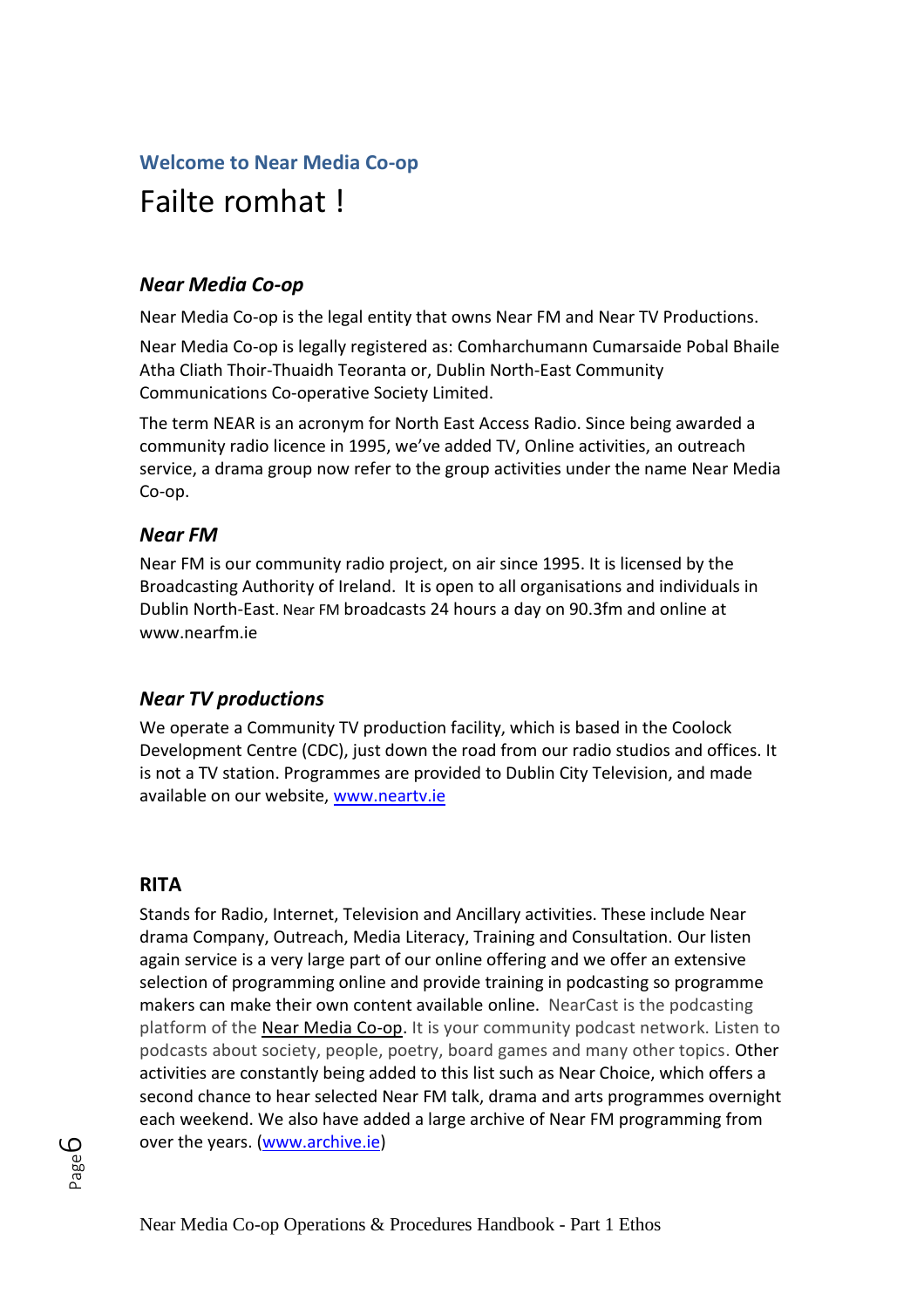## <span id="page-7-0"></span>**Ownership / Management**

We operate on a basic philosophy of equality and democracy. Over the years we have tried to use terms that are less hierarchical to describe what we do. However, it can be confusing for new, and indeed longer serving volunteers and staff. Here is a brief outline of the ownership and management structures of this Community Media Co-op, which we hope may help:

## <span id="page-7-1"></span>*Committee of Management*

This is the group of volunteers who manage the affairs of Near Media Co-op, and therefore the management of Near FM and Near TV productions. This group meets every month, sets policy and governance standards. The members of this Committee are elected at the Co-op's A.G.M. Only shareholding members of the Co-op can stand for election to the Committee of Management. This committee is the legal management body of the project.

## <span id="page-7-2"></span>*The Co-ordination Committee*

The Committee of Management meets after each AGM and elects a Chairperson, Vice Chair, Secretary and Treasurer. These office holders are designated the Coordination Committee and they meet monthly with other members of the Coordination committee to administer the day-to-day affairs of the society. They receive regular reports from the paid staff.

## <span id="page-7-3"></span>*Staff*

Each platform (e.g. Radio and TV) has a designated salaried Co-ordinator. We also have an Outreach, and Funding Co-ordinator. All of these positions are paid ones. Much of the support services provided for volunteers is by CE staff. The entire operation is supervised by a salaried Project Co-ordinator.

## <span id="page-7-4"></span>*Shareholders*

Anyone wishing to support the ideals of democratic ownership of media may apply to become a shareholder. Shares cost €5 for an individual and €25 for an organisation. Shareholders can attend and vote at the AGM. Each member has only one vote. Application for membership is open to anyone supporting the ethos of Near Media Co-op with particular emphasis of those living in or working in Northside Dublin.

## <span id="page-7-5"></span>*Trustees*

Charity trustees are the people who ultimately exercise control over, and are legally responsible for, the charity. Charity trustees have specific duties under the [Charities](http://www.irishstatutebook.ie/eli/2009/act/6/enacted/en/html)  [Act 2009](http://www.irishstatutebook.ie/eli/2009/act/6/enacted/en/html) and must make sure that their charity complies with the requirements of

Near Media Co-op Operations & Procedures Handbook - Part 1 Ethos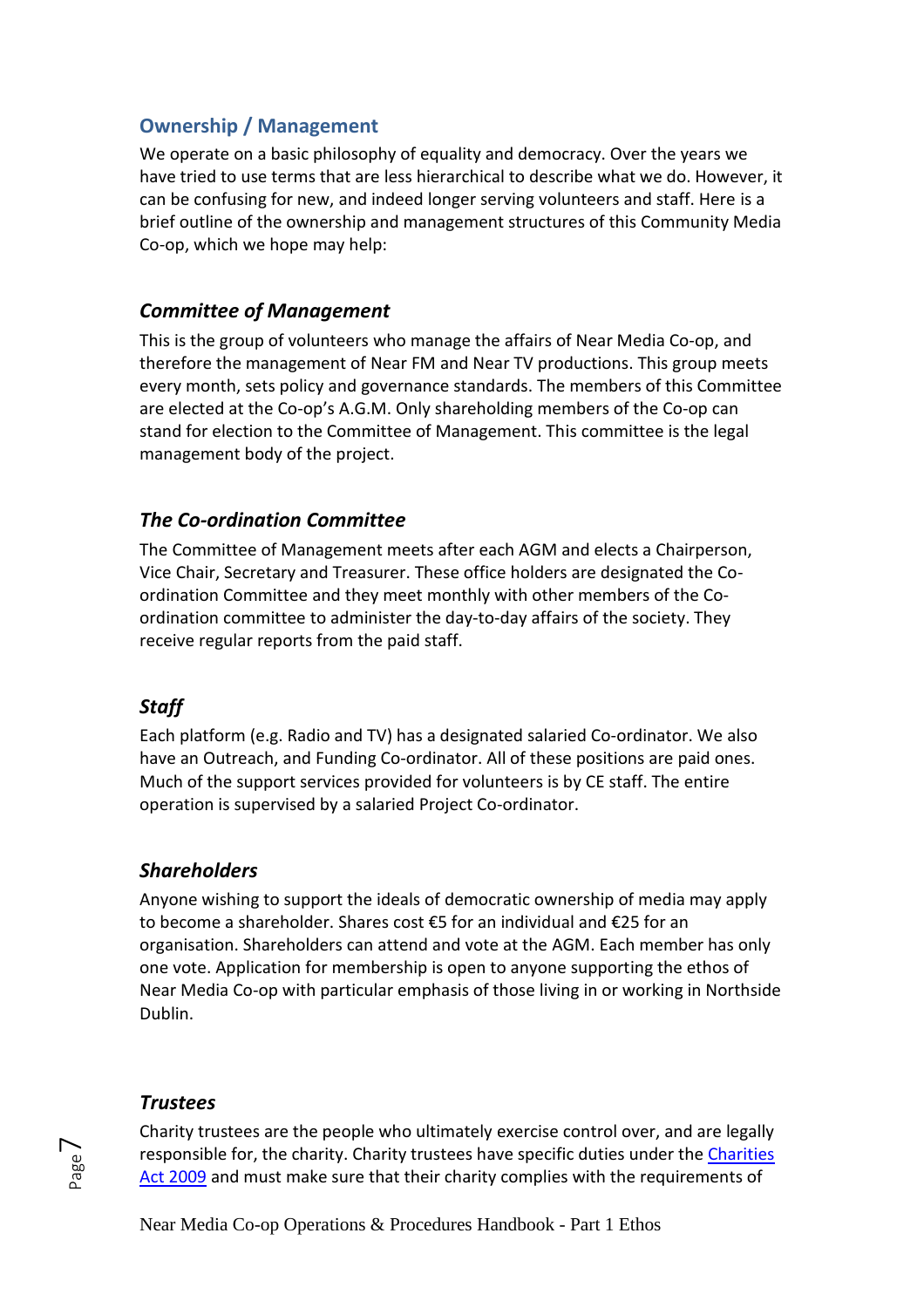other relevant legislation. Near Media Co-op is a registered charity (RCN 20205453). Each volunteer member of the Committee of Management are also Trustees.

#### <span id="page-8-0"></span>**Finance**

We are established as an organisation "which is not run with a view to profit and ensure their independence by being financed from a variety of sources" Community Radio Charter for Europe. Point 7.

Near Media Co-op is a not-for-profit entity. Commercial media makes content in order to make money. We make money in order to make content.

This Co-op was asked to fund itself from a mix of advertising, sponsorship, community and other fundraising, as part of our radio licence application. We have decided to forego full-blooded advertising, as we feel that this is incompatible with community programming.

We now secure our income from:

- \* Publicly funded community development initiatives, including training.
- \* A form of commercial income based on a Canadian model, and
- \* A range of community supported fundraisers.
- \* Publicly funded national and international initiatives, such as Sound & Vision funding by the Broadcasting Authority of Ireland and pan-European partnerships.

\*Friends of Near, a monthly donation received from those who wish to support Near Media Co-op

\* Shareholding Membership. In accordance with Rule 5 of the Co Op Rules, members are required to pay an annual fee. The amount of the fee will be determined by the Committee of Management.

The accounts of the Society are audited each year by a Public Auditor and approved by the members at AGM. Copies of the annual accounts are available from the Secretary, as are full Co-operative rules.

#### <span id="page-8-1"></span>*Commercial Income*

For example. with radio we use a form of commercial funding from local business. Put simply we don't usually play 'Ads', but rather we provide information to listeners about local businesses and services.

Our announcements contain the following information:

"The name of the business or service, the business address and general description of the types of services or products that the business or service provides. These statements must not contain references to convenience, durability or desirability, or

Page  $\infty$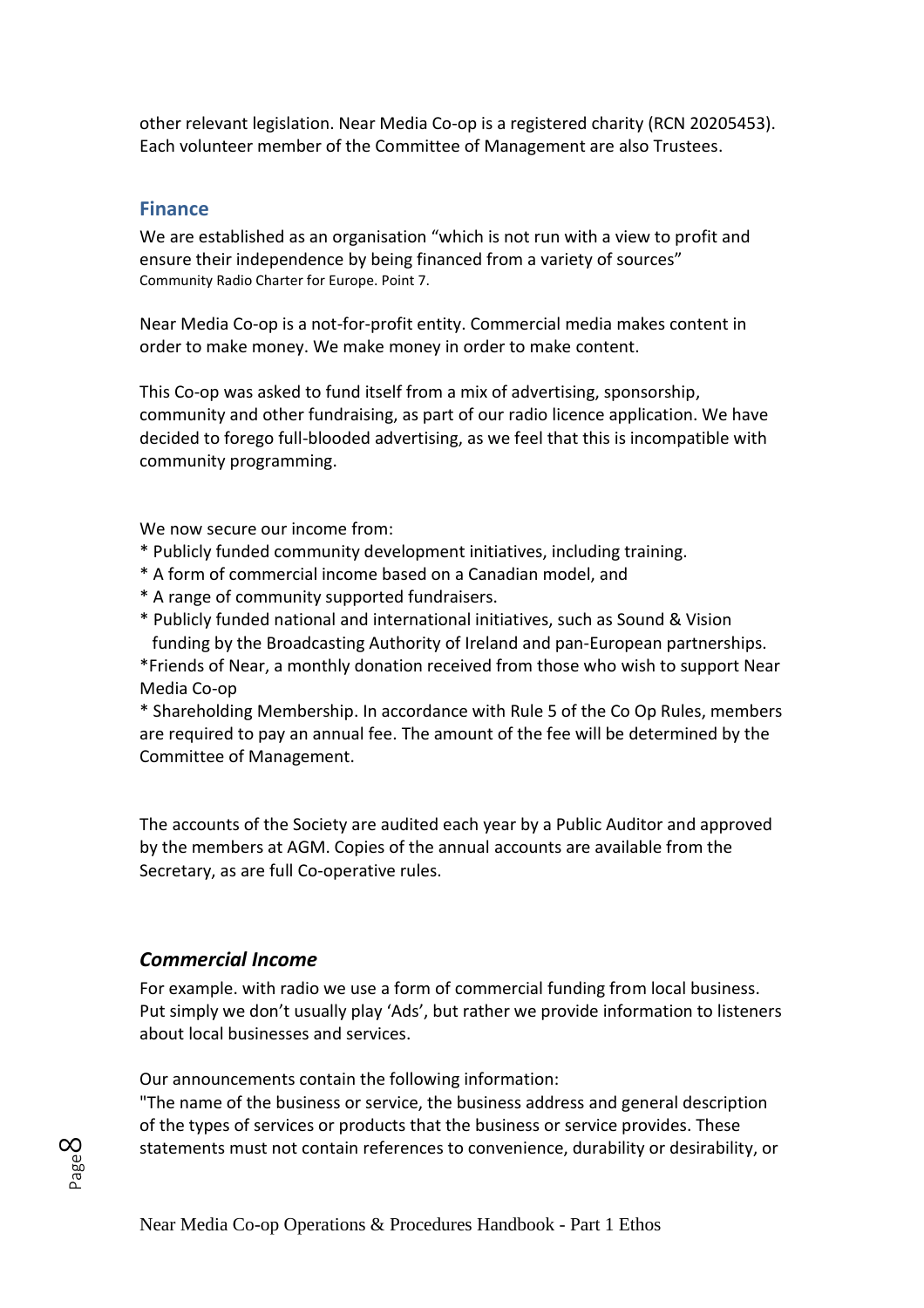contain other comparative or competitive references. They can contain information about the products, including price, name and brand name of the product."

We are encouraging this approach, as they are a more honest way to inform our listeners about local services available through local businesses, which are supporting our community station. Where possible, you should also seek to support these businesses and services.

Our announcements are generally produced in-house. They are broadcast on a bed of music and should be delivered in a neutral manner. See if you can spot the difference between them and ads on other radio stations.

Finally, on income you should know that all income becomes part of the resources of the Near Media Co-op and is spent across all platforms and activities in the best interest of the entire project.

As a volunteer or staff member with this community development project we hope you have found this information about our structures useful and we hope you will find your involvement enjoyable. We will do everything we can to keep you informed of, and involved with, developments.

## <span id="page-9-0"></span>**The Role of the Community Media Volunteer.**

Part of the title of our Co-operative is 'Community Communications',

- · Our task is to facilitate community identification of needs and the fostering of local initiation of solutions.
- We want to use our media to allow people to act instead of reacting.
- · We want to enable people to express themselves on their own terms,
- We want to grow our community, on our terms and in our way, beyond the need for facilitation by any outsider.
- Personal and communal empowerment is our primary objective.

We seek to animate the citizens in community. This is an important aspect of our activity.

Page  $\mathcal O$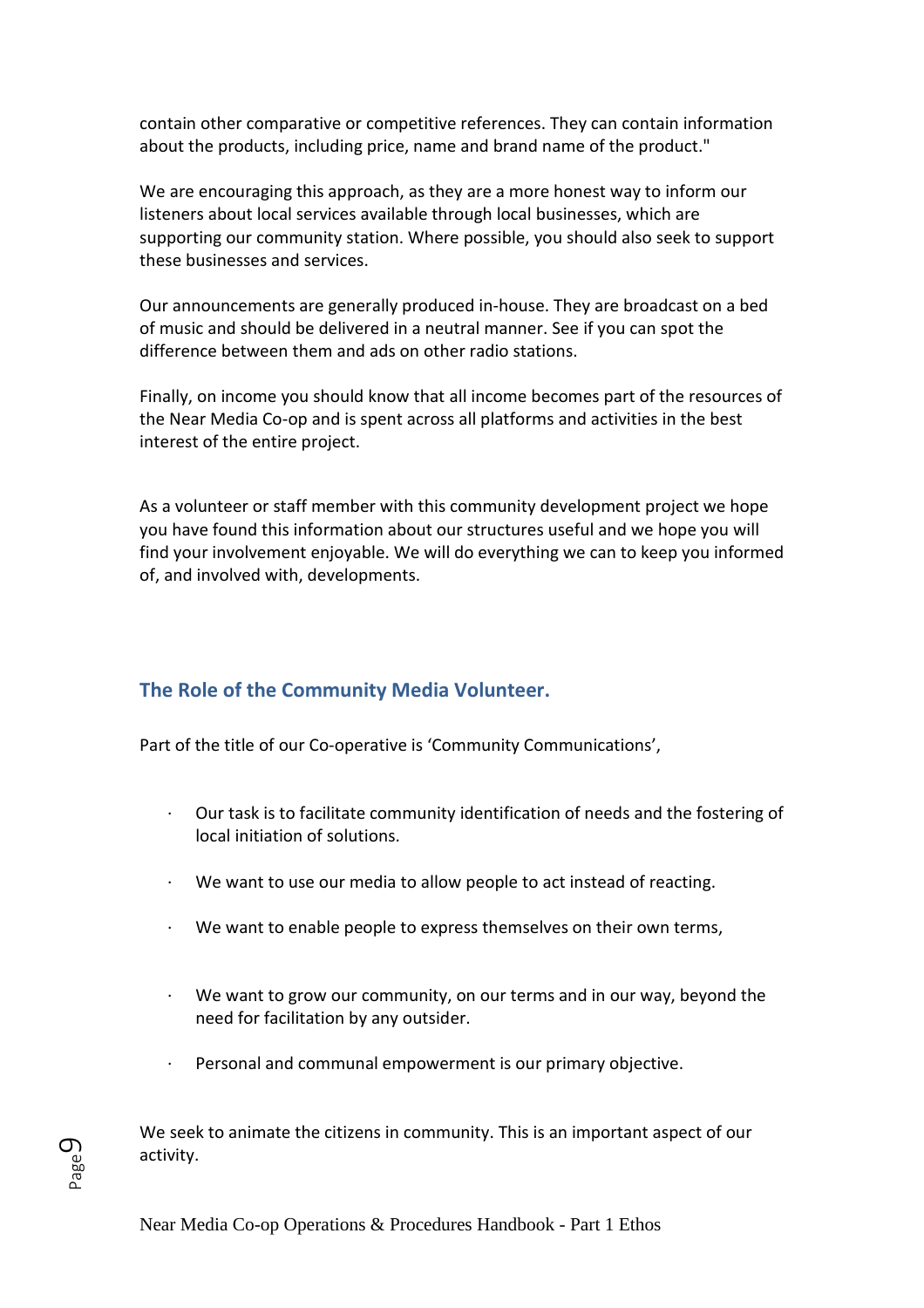This is an entirely different approach to all other media. Other media don't see the process of empowerment as being their remit. We do !

As a Community Media Volunteer, you are here to facilitate real communication across all these media within our community.

<span id="page-10-0"></span>

In becoming a 'community radio volunteer' you have joined a global movement which is emerging on every continent.

Around the world two types of Community Radio have emerged:

\* Special interest: catering for jazz, classical or country music, educational, language or minority interests.

\*Geographic community stations: which offer a mix of community development programming, local participation and special interest music. Near FM is in this category.

There is also the Community Radio Forum, CRAOL, which is the national organisation for community radio with almost 30 members.

We are attempting to democratise the communications media. So, part of your task will be to teach people in our community how to become broadcasters/users and help them to use the project for real communication.

#### <span id="page-10-1"></span>**How to become a radio volunteer with Near Media Co-op**

1. Complete the induction training course; modules include: Introduction to community media, media literacy, Media law and libel, How to use the studios, How to use portable recorders, equipment, Research and Interviewing, Production Values, Running order, How to apply for your own programme.

2. Shadowing - Come into the studio and sit in with a presenter of an existing show to get a deeper knowledge of how a programme is done (max of three times). Check what programme you would like to sit in, check what day and time would be good with you and inform Dorothee Meyer-Holtkamp at dorothee@near.ie who will then contact the presenter and get back to you.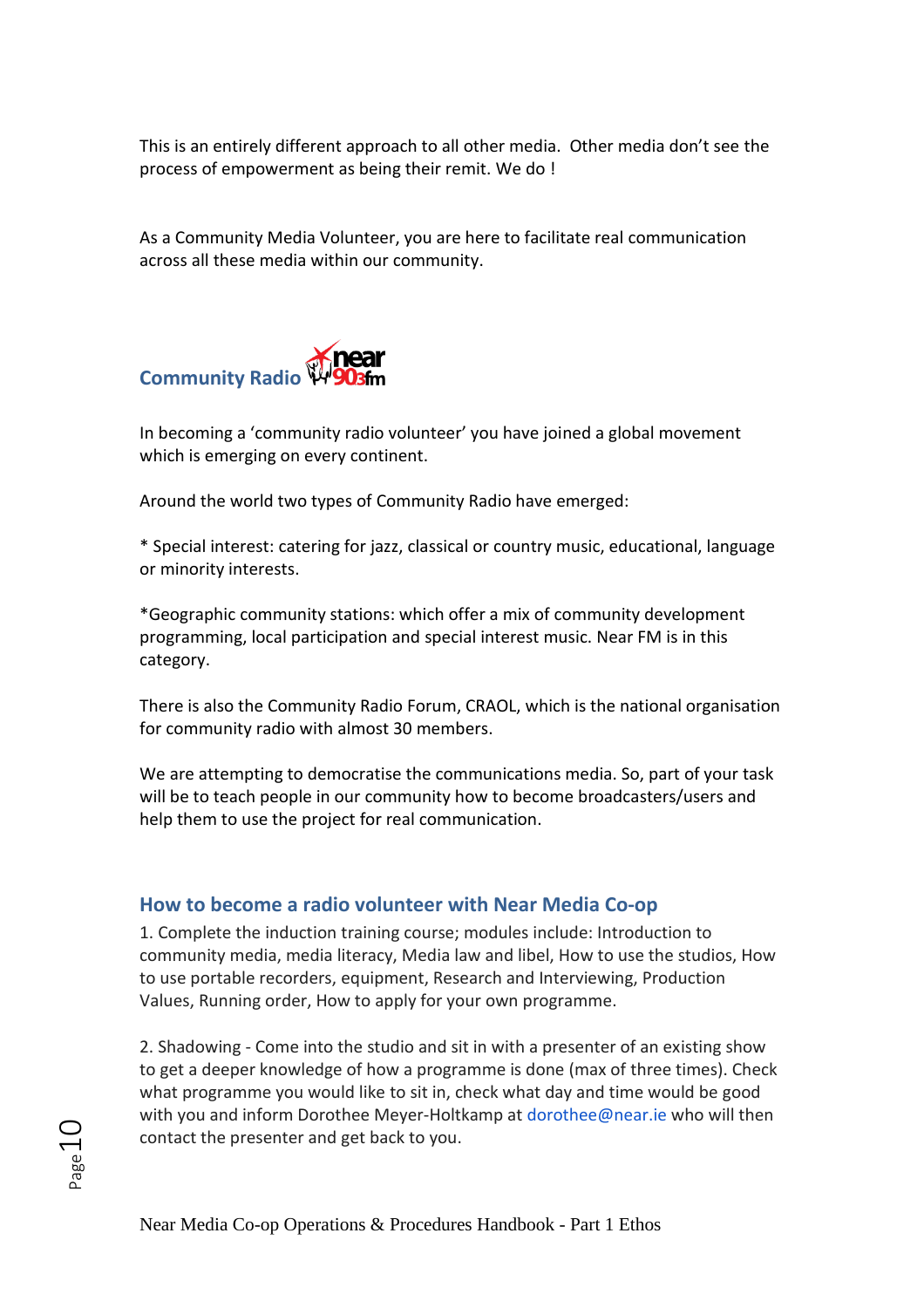3. Practice on the desk- Come in to practice the desk in studio 3 for playing music, recordings, editing. Check with the studio book at the reception area for available time slots. You can do that by coming in and signing your name into the book or by contacting the reception to book you in for a certain day and time 01.8671190 / [reception@near.ie.](mailto:reception@near.ie) The studio can be booked for one hour at a time.

4. Apply for your own programme- Fill in a New Programme Proposal (Summary of programme, genre, treatment, what times you are available, what additional help you may need, etc) Once sent back to dorothee@near.ie, it will be forwarded to the Programme committee who will provide you with feedback and we will look for a suitable time slot.

5. Programme agreement and volunteer warranty form - Once both sides (Near Media Co-op and you) have agreed on your programme, a programme agreement will be set up for the initial period of 12 weeks. The committee will review the programme prior to the end of the agreement period. The agreement and warranty form needs to be signed and returned to Dorothee.

6. If you have already been involved in an established programme as a regular guest or as a former staff member, you will still need to complete the training, sign the programme agreement and fill in the volunteer warranty form.

7. Become a shareholding member- We are a volunteer member-led organisation with a fee of a recommended monthly payment of  $\epsilon$ 8 per month ( $\epsilon$ 5 minimum payment). We will send you the Near Media Co-op shareholding and membership forms with our bank details so you can set up a standing order from the month you will start your programme.

Note: While this is aimed specifically at radio volunteers this is also relevant for people involved in other areas of the co-op

Some things to note, keep in mind:

- You can **book portable recorders for compiling recordings** through Alan or Gay [Alan@near.ie,](mailto:Alan@near.ie) [gay@near.ie](mailto:gay@near.ie) 01.8671190.
- Check if there is somebody assigned to do **studio duty** on the day you are recording/presenting your programme/segment if you need assistance.
- After you have agreed to do a programme you need to sign the **programme agreement**. Usually slots are given for 13 weeks initially. You can apply for a 30min or 60min or 90min programme.
- Prepare a **promo** in order to let other people know about your new programme. Alan can assist with the promo: [alan@near.ie.](mailto:alan@near.ie)
- Promote your new programme in the newsletter which is sent out regularly
- If you'd like some assistance with designing a flyer or poster for your programme, get in touch with Dorothee, dorothee@near.ie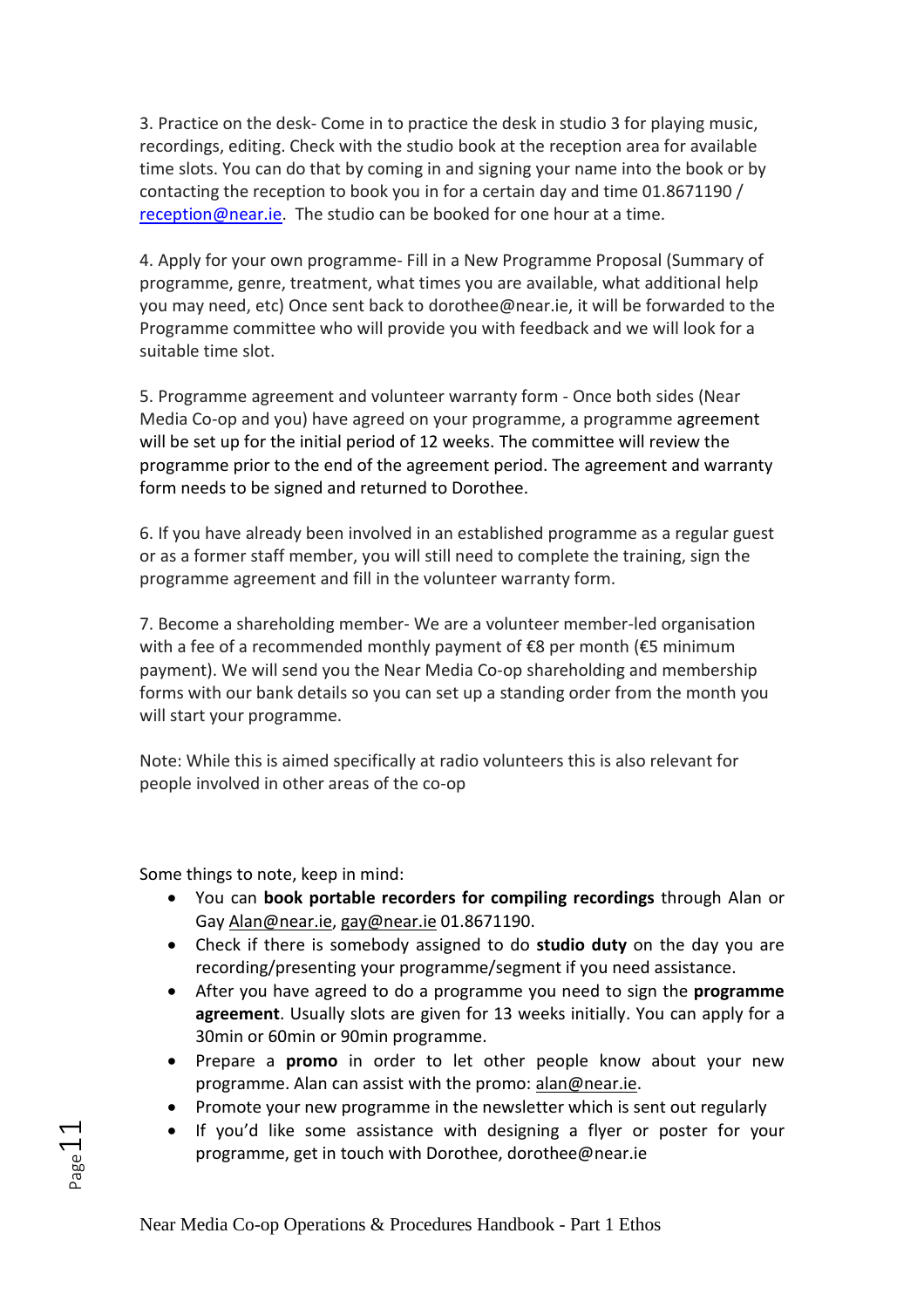• Keep a **running order** of each programme and send it to the reception, the receptionist will archive it: reception@near.ie.

## <span id="page-12-0"></span>**Research into Community Radio**

We generally don't subscribe to radio listenership surveys, as they are very expensive and concentrate on commercial radio.

However, in 2012, research was carried out by Red C and Grey Heron Media on behalf of Craol, the Community Radio forum of Ireland. The research showed that 84% of the population felt that community radio would add to the diversity of content available to them as listeners. Community Radio stations are not for profit, representative and accountable to the community they serve. However only 39% of those surveyed were aware that communities can set up their own licensed community radio stations. Currently just over 900,000 Adults 18+ are currently served by 24 fully licenced Community Radio stations.

Approximately 602,000 adults 18+ are aware of a local community radio station and approximately 370,000 have ever listened to one of the stations. Overall, 67% of all in the catchment are aware of any community radio station while 41% have listened to a station (Red C research). Near FM counts over 100 volunteers from the age of just 15 to over 70.

Community Radio is a rapidly growing third broadcasting sector and a force for community development, identity, and expression.

Under the 2009 Broadcasting Act, Community Radio was legally defined for the first time with a definition of being representative and accountable to the communities they serve, being not-for-profit, and delivering a social benefit to their community

## <span id="page-12-1"></span>**Media Literacy**

Media Literacy is a necessary new skill, made more urgent due to the fact that during recent decades, the media landscape and our media culture have undergone major changes giving rise to a constantly increasing supply of media products through many new channels, which are increasingly affecting our attitudes and behaviour.

Being Media Literate permits you to use media in more communally beneficial ways. It will enable you to make more mindful content that is different from other media. Without a critical Media Literate awareness, we run the risk of establishing a parallel service instead of an alternative one.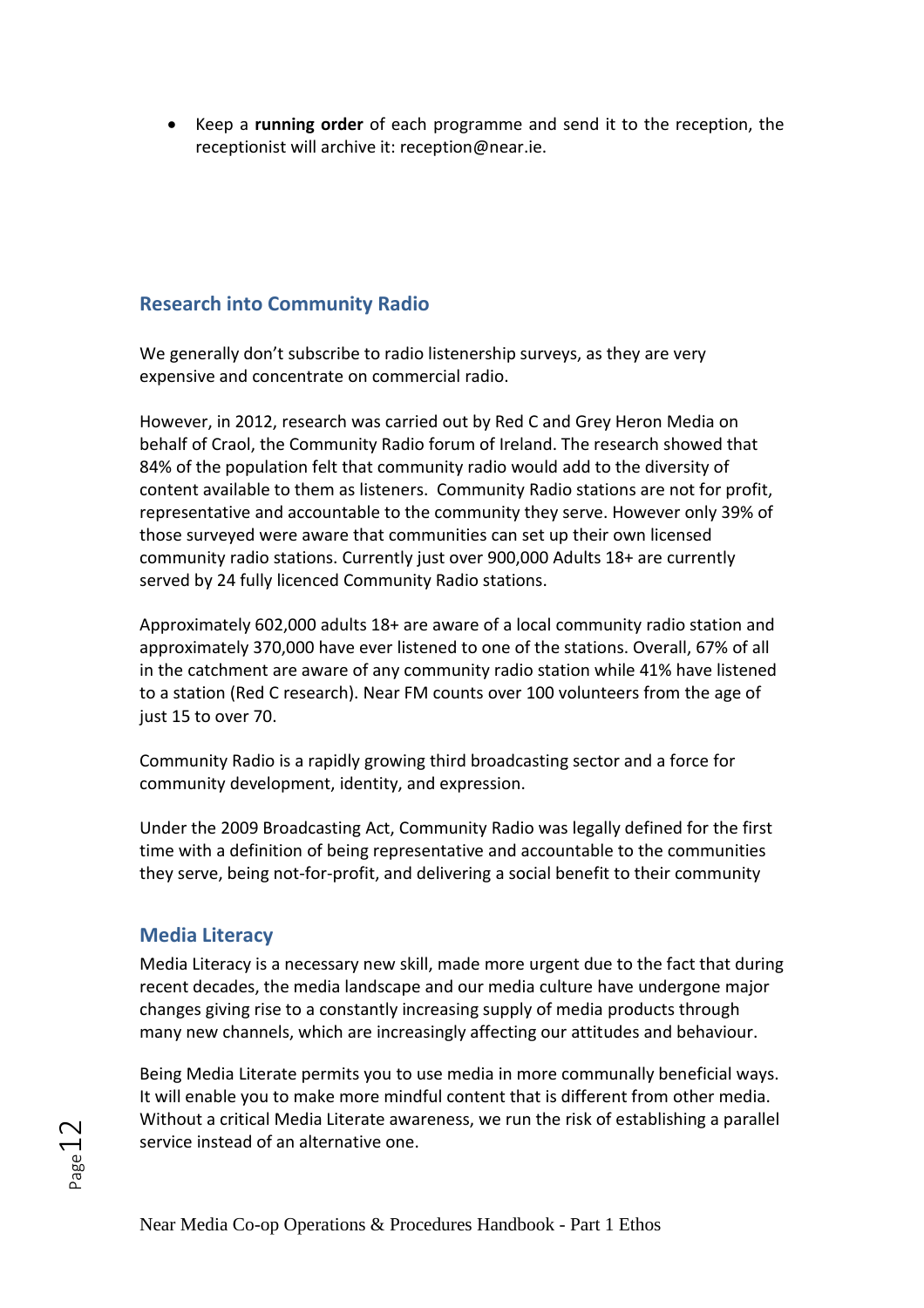Becoming Media literate means that you learn, not about what is, (mainstream media, status quo content.) but about what is not. (alternative and ignored opinions and worldviews.) You can begin to shift from being an unconscious participant, consumer in society, to being participant-observer-facilitator, of your community, in aware dialogue.

The ultimate goal of Media Literacy and Community Media is to make a wider array of information available and wiser choices possible. Media Literacy is about, how even the slightest amount of awareness allows us to experience an event differently with new eyes, ears and sensibilities. Allowing us to sense the current poverty of, and the potential richness of media. Community media can benefit from your new awareness.

Media Literacy does not change the media so much as it changes us. It changes how we perceive and appreciate the constructed reality we see, hear and live every day.

Make an effort to become media literate - you'll benefit from it as will your programme and community.

#### <span id="page-13-0"></span>**The Alternative to Mainstream Media**

Community radio has a completely different approach to almost all aspects of broadcasting, even music. Commercial stations can specialise in music, but only as a 'niche marketing tool'. For us special interest music is broadcast by lovers of these genres. We display more passion for our music, we have more informed comment and we are more committed to audience participation.

A restructuring of how information is assembled and presented will offer us, both inside the Co-op and outside, the power to control our own definitions of ourselves, of what counts as news and what is enjoyable and significant about our culture.

Both you as a volunteer and the people using our local community radio should be comfortable with our role. We have not been banished to the outer fringes of the media landscape, we choose to be here. We do not strive for the highest possible ratings but to create a medium of communication for local citizens.

We are not a failed, large commercial venture, but a successful, community radio. We are right where we should be to do our work effectively. We are not public service radio in a new guise, we are an accessible social and cultural tool to be used by our community for personal and communal empowerment. Knowing who we are and who we are not will keep us focused on the tasks ahead. Our community Co-op has more in common with community development organisations than with the media sector. We will be more effective when we think of ourselves less as broadcasters and more as community activists. This won't stop you from developing your media skills, but it may help your other capacities.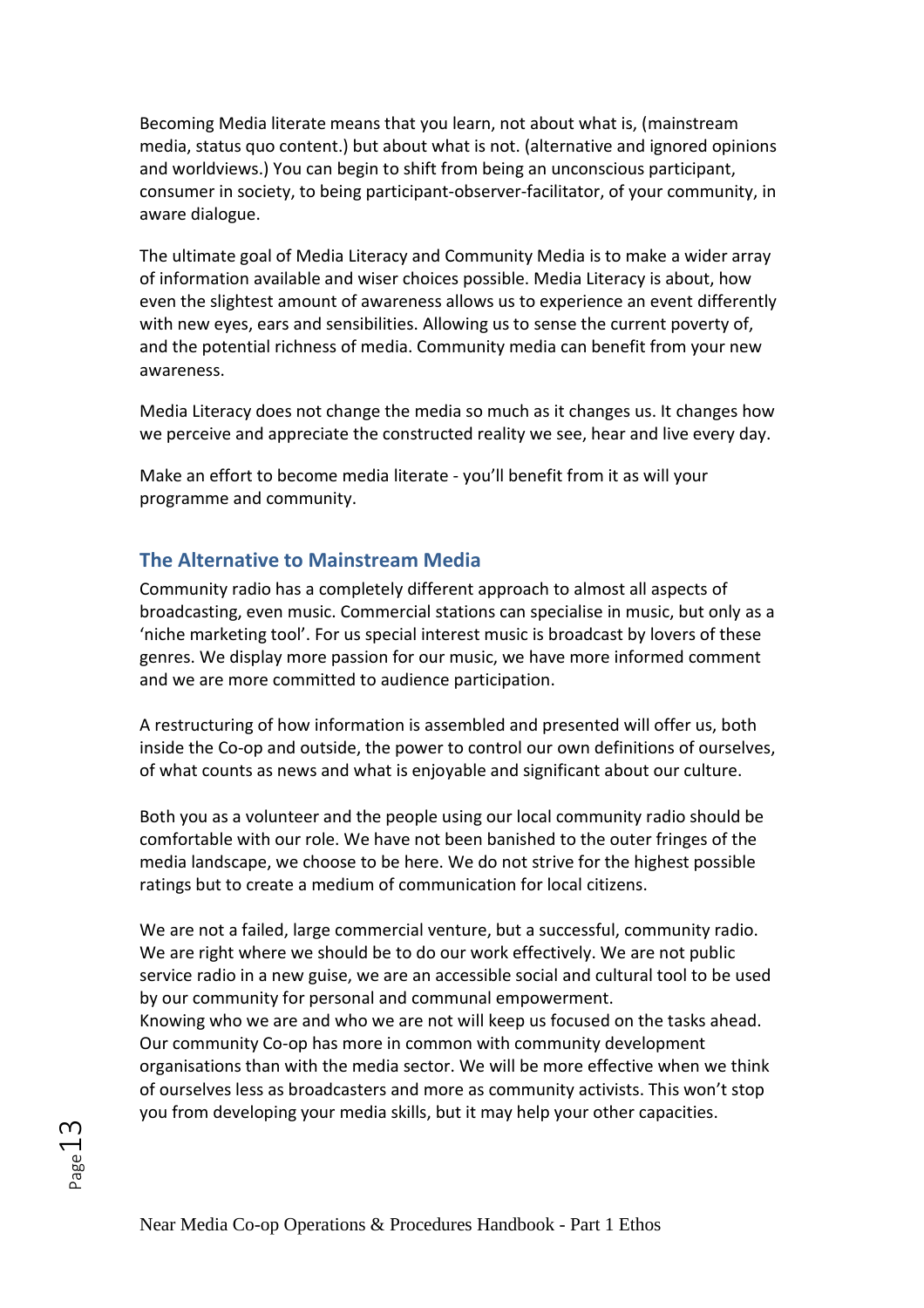Fundamentally, what we want to say to you is that community media is as flexible and spontaneous as the human mind. The only limit is your imagination. We hope you continue to enjoy working with us to develop community radio.

## <span id="page-14-0"></span>**Community Television**

In Ireland, the broadcasting act 2001 made provision for the development of a community television channel for Dublin. Our multi-media centre is part of the process of developing content for this.

In contrast to commercial television, we use our medium for personal empowerment, media literacy training and community development. Our community television:

- Provides access to training and production facilities to allow groups to promote their objectives.
- Enhances diversity in media content and open education options not otherwise available.
- Permits communities' access to tell their own story.
- · Deepens media literacy and critical viewing skills.

Community television is a means of making the many community development activities visible. Of bringing the community together and of encouraging a growing sense of community.

Our task is to visually reflect the various communities of the northside of Dublin, particularly the most excluded from existing television.

We have set ourselves the task of devising programmes that are entertaining, educational and communally beneficial. The range of activities we propose are broader than either public service or commercial television. Including training as a key tenant of the work we do.

## <span id="page-14-1"></span>*Broadcasting*

Programmes made by Volunteers: Shown on [www.dctv.ie](http://www.dctv.ie/) and on DCTV

Near Media Co-op Operations & Procedures Handbook - Part 1 Ethos

Page14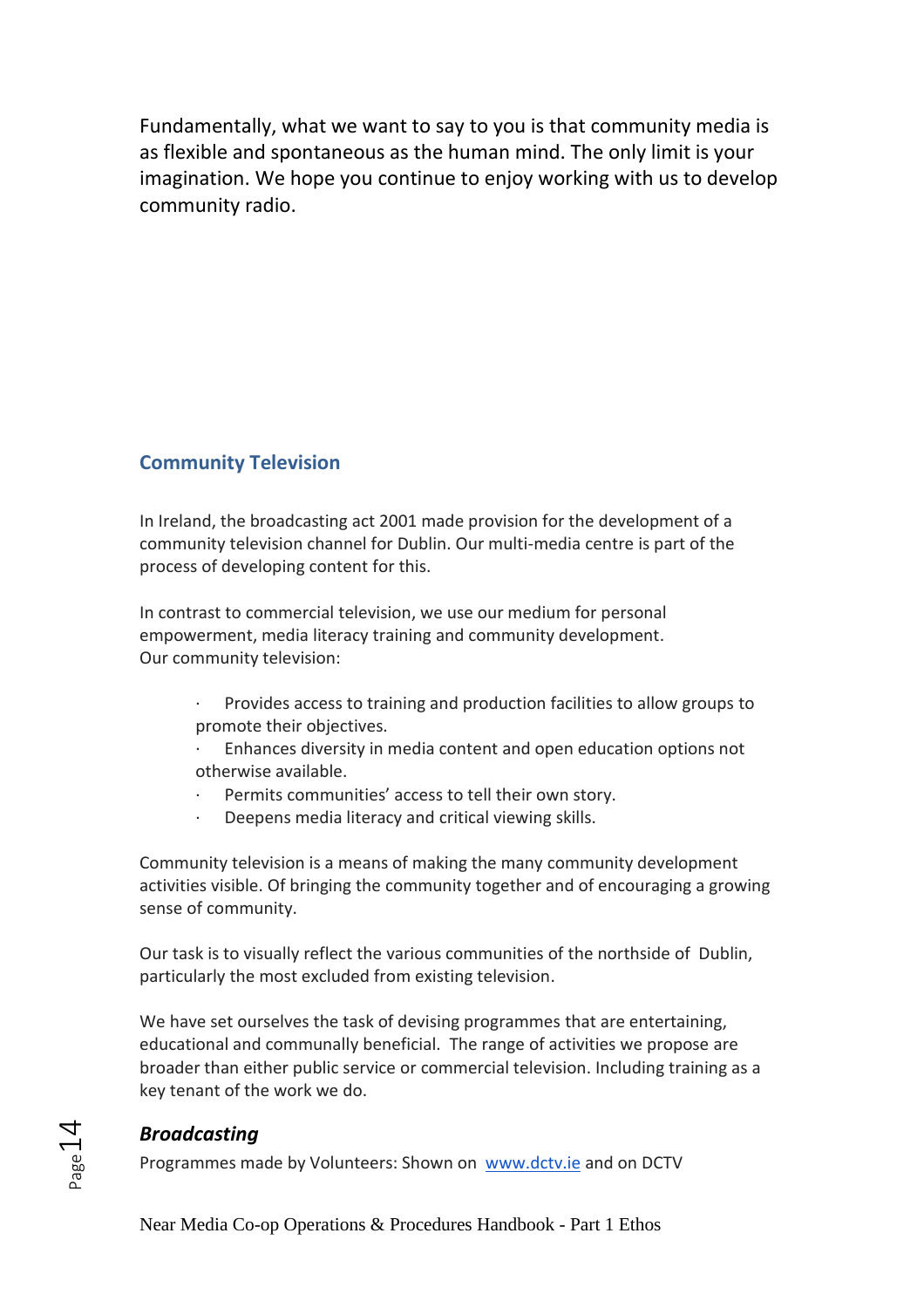Programmes made by community groups: for training purposes & can also be shown on [www.dctv.ie](http://www.dctv.ie/) as requested.

#### <span id="page-15-0"></span>*Production Processes*

There is a very distinct difference in the production process in community media when compared to commercial media. In community media training is a key part of the process as is treating people who are being interviewed with respect and including them as much as possible in how they are being portrayed.

## <span id="page-15-1"></span>**Programming and Contents Committee**

Programmes made using Near TV productions equipment or assistance should give a credit to Near TV productions.

<span id="page-15-2"></span>DCTV aim to facilitate broadcast of programmes made by Near TV productions volunteers however they reserve the right to broadcast.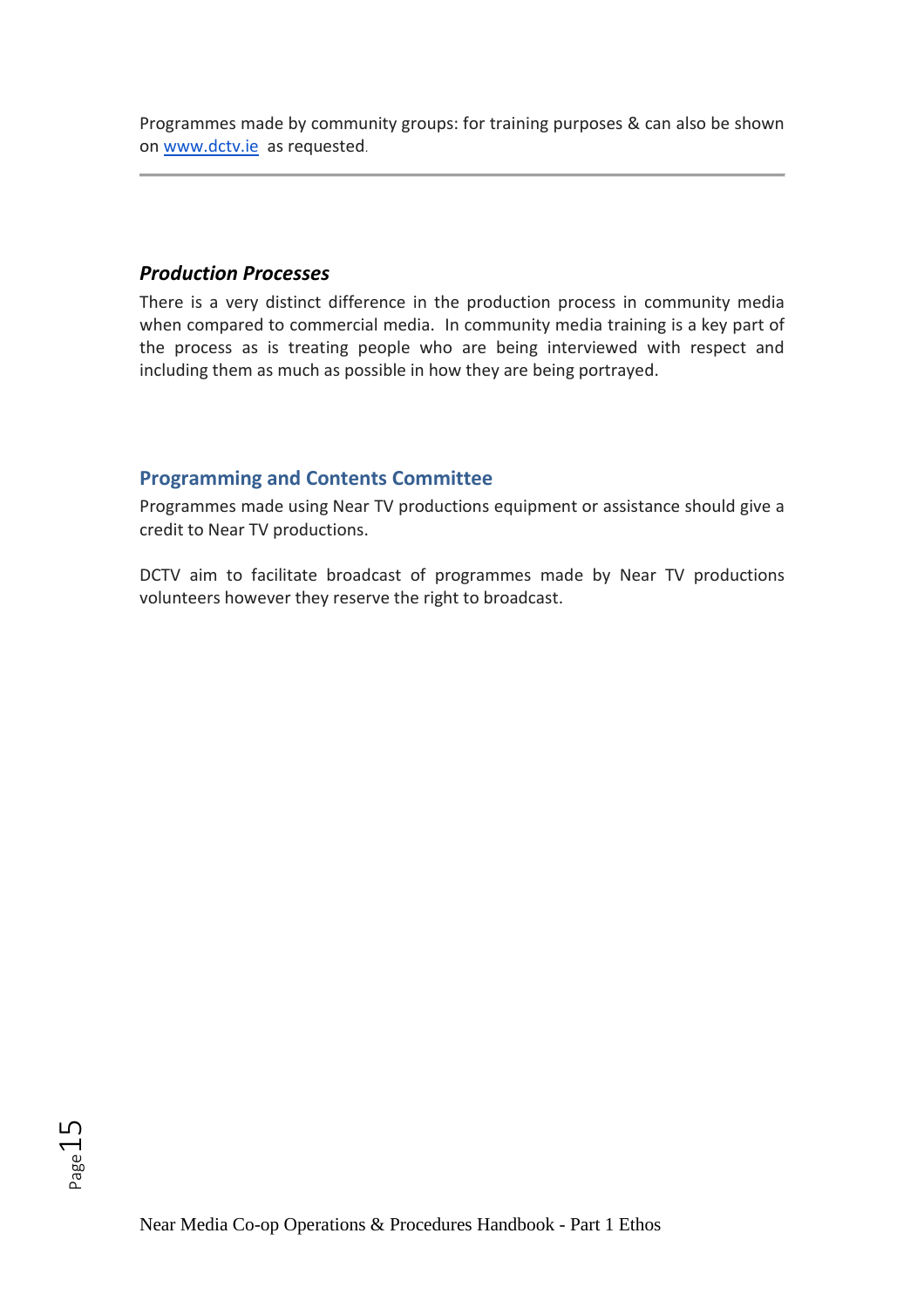## **Information Technology and Social Media**

In recent years social media has become more and more popular. Many of our volunteers and staff have their own twitter, facebook, Instagram accounts, or other social media accounts. We have set up @Near FM @Near TV across a number of social media platforms, and try to use this new form of communication to promote Near media and to engage in dialogue with others who not have heard about Near and wish to participate. We train programme makers to be responsible for their own content in podcasts and encourage them to use different social media accounts to promote their online content.

As you can see, we are devising a wide range of uses for these technologies and an exciting range of activities for those who are interested in IT. The difference between our operation and others is the social use we wish to put this technology to. This is new territory for IT development and our volunteers have a great opportunity to help us shape such use, which could influence mainstream evolution of ICT.

#### <span id="page-16-0"></span>*Archiving*

We are establishing an audio-visual archive to record and store the living history of our area. To make archiving possible it's important for programme makers to keep good running orders and a record of the content of their programmes.

*Your challenge as a volunteer will be to facilitate others in acquiring the knowledge to harness these technologies for community development and empowerment.*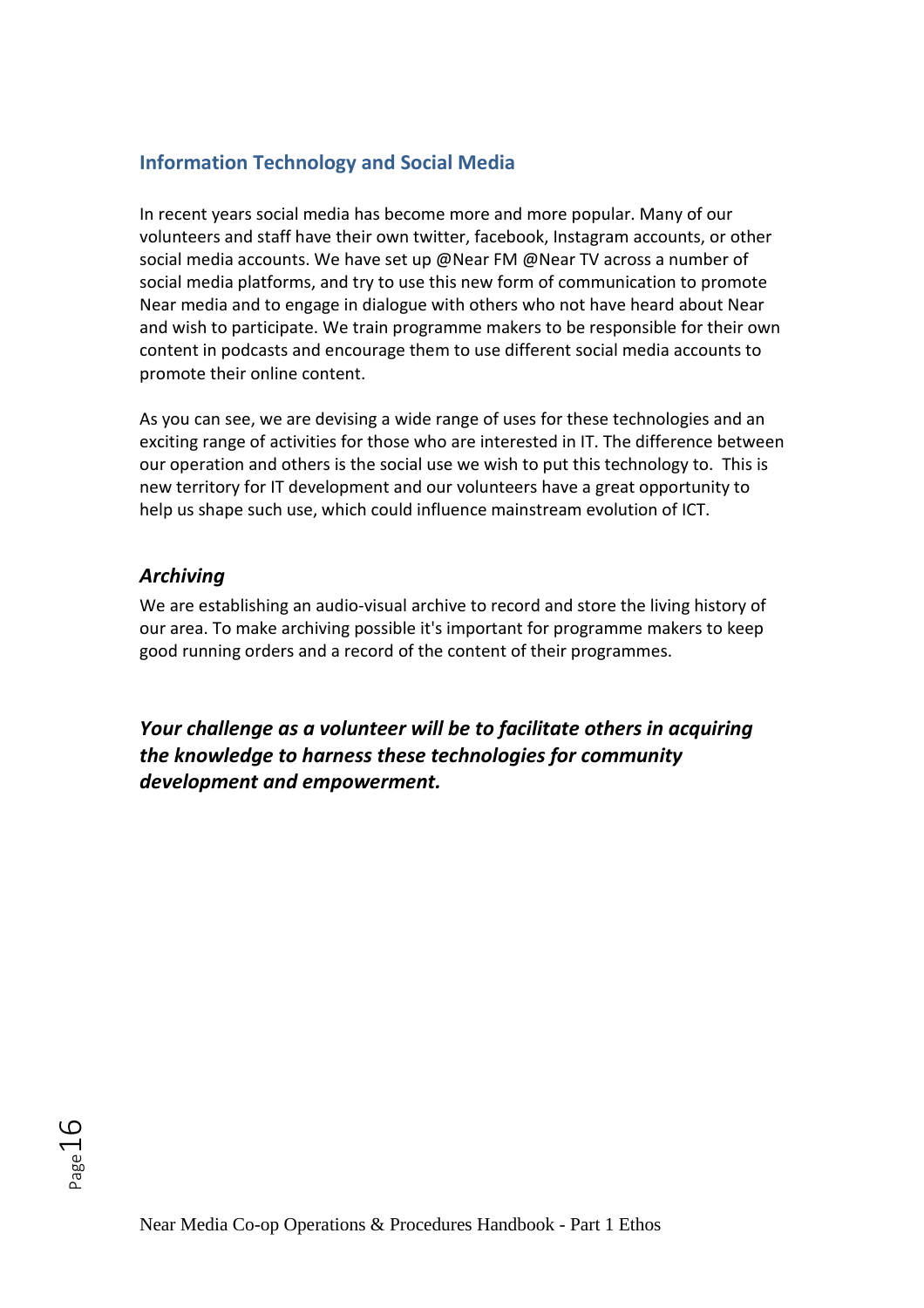## <span id="page-17-0"></span>**Outreach and Community Relations**

Outreach and Community Relations are the means by which we seek to establish strategic and co-operative relationships with people, voluntary community organisations, schools, statutory bodies and local business in our area.

Outreach and Community Relations is a two way dynamic, us informing the community of our aims and objectives and the community informing us of their needs and aspirations.

We strive for:

Actions that ensure that the co-op remains an influence for good within our community.

· Actions that ensure continuous Community Awareness of our activities.

· Actions that mean we meet the community, and the community our members and staff.

- · Actions that encourage access and empowerment.
- · Actions that support the active involvement of our members.
- · Actions that welcome and support the diversity of our community.

We operate Outreach in support of the AMARC Charter especially;

*Provide access to training, production and distribution facilities; encourage local creative talent and foster local traditions; and provide programmes for the benefit, entertainment, education and development of our listeners;*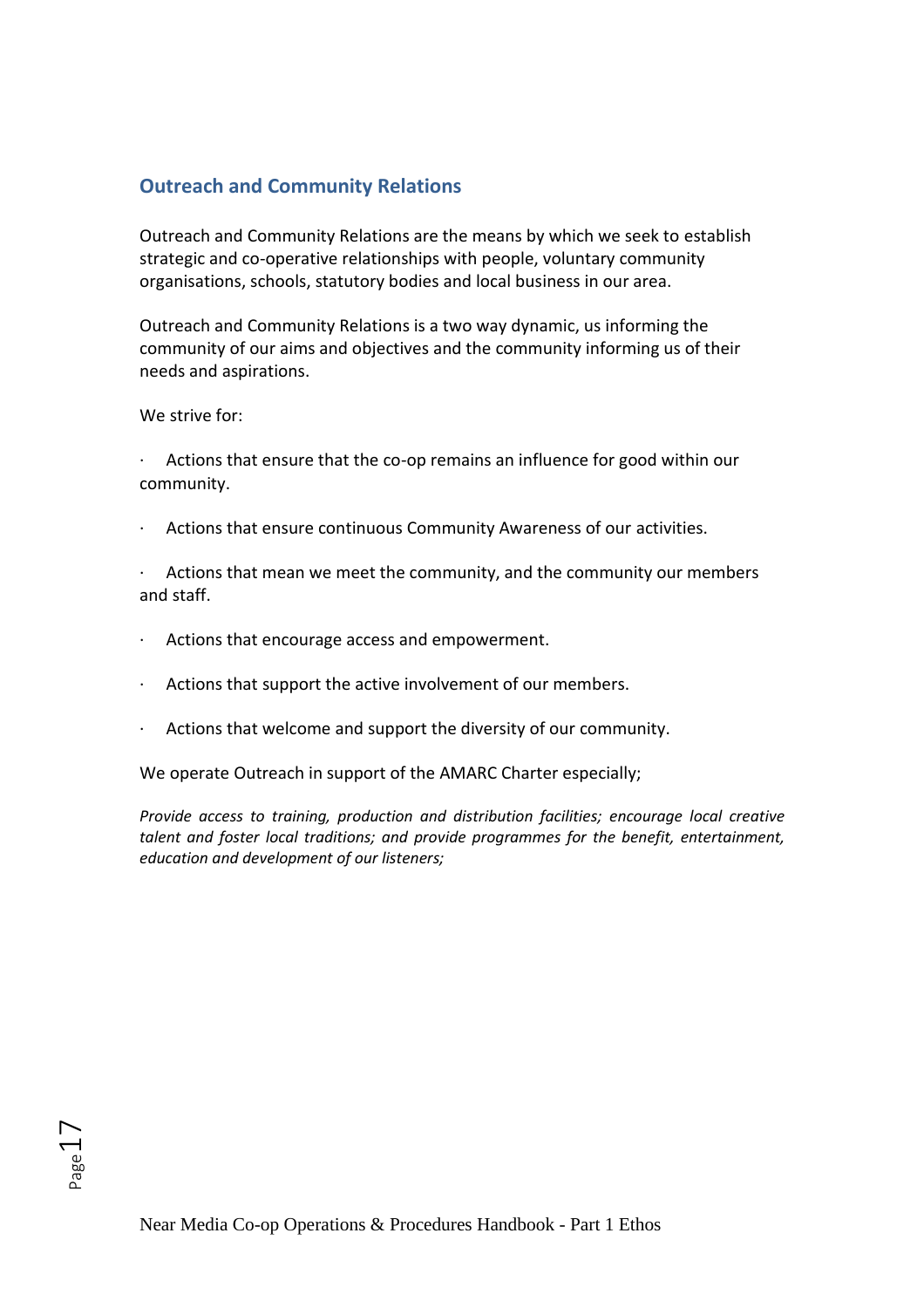## **Community Media Policy 2021**

## Defining Community Media

The Broadcasting Authority of Ireland (BAI) has adopted the following definition of community media in an Irish context.

"A community media organisation is characterised by its ownership structures, its content production and/or dissemination activities, and its relationship with the community it is licenced to serve. It is owned and controlled by a not-for- profit organisation whose structure provides for membership, management and operation primarily by members of the community. Its content production and/or dissemination activities are based on access and participation by members of the community and reflect the special interests and needs of that community. Its relationship with the community seeks to reinforce other organisations and activities aiming to empower and develop that community."

## <span id="page-18-0"></span>**The Social Benefit of Community Media**

The Broadcasting Act 2009 states that community media must seek to provide a social benefit to their communities. Drawing on the actual experience of community radio, the BAI supported the design and development of a Framework for Assessing the Social Benefit of Community Media<sup>1</sup>. The definition of social benefit included in this Framework, arrived at through a process of consultation, was as follows:

"Benefits to individuals or collective actors in the community that enhance their lives socially, culturally or economically, or in terms of development, empowerment and/or well-being, that otherwise would not have come about."

Six types of social benefit associated with community media are identified:

1. Individuals, especially minorities and those marginalised, are growing in confidence and creativity and/ or reinforcing a sense of belonging, directly from engaging with the Station

2. Individuals are enhancing their employment prospects, through gaining skills and confidence reinforcing community identity

3. Community members are informed and aware of what is happening around their community

<sup>1</sup> [http://www.bai.ie/en/media/sites/2/dlm\\_uploads/2020/06/Community-Radio-Delivering-Social-](http://www.bai.ie/en/media/sites/2/dlm_uploads/2020/06/Community-Radio-Delivering-Social-Benefit-.pdf)[Benefit-.pdf](http://www.bai.ie/en/media/sites/2/dlm_uploads/2020/06/Community-Radio-Delivering-Social-Benefit-.pdf)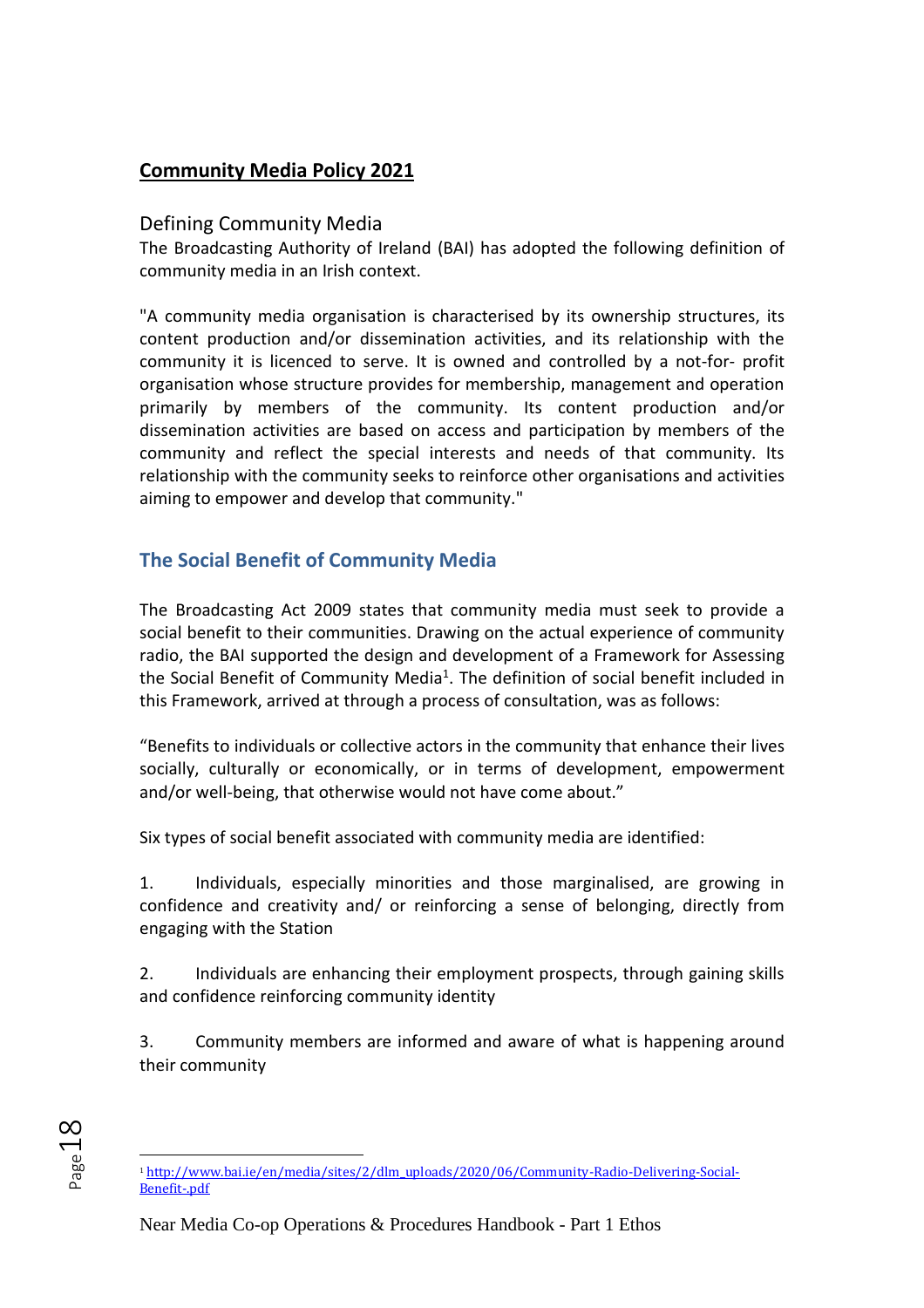4. Community members are responding more effectively to issues–local to global– because they have access to diverse viewpoints and to more and better information

5. Collective actors (CBOs, NGOs etc.) are facilitated, and reinforced in their capacity to achieve their goals

6. The community sense of identity and cohesiveness is enhanced through interaction and collective action.

The Framework is accompanied by a detailed methodology that can be applied by community media organisations to assess the level and nature of social benefits generated<sup>2</sup>.

This concept of social benefit is widely endorsed by the licensed community media sector, both radio and television, and is being applied by the BAI in assessing the value created by community media organisations in their communities. It is important to note that not all benefits have to be equally evident and that some are easier to measure than others.

## <span id="page-19-0"></span>**Promotions**

Promoting all Near activities, Near FM, Near TV productions is also part of the function of Outreach and Community Relations.

We strive to:

- $\checkmark$  Make more people aware of our aims and our work.
- $\checkmark$  Publicise in a manner fitting with our aims and objectives
- $\checkmark$  Use new technologies and social media to support our aims

## <span id="page-19-1"></span>*Social Funding*

The relationship between our Co-op and its funders is as important as the finance. We regularly re-think and review our funding options.

<sup>2</sup> <http://www.bai.ie/en/download/134920>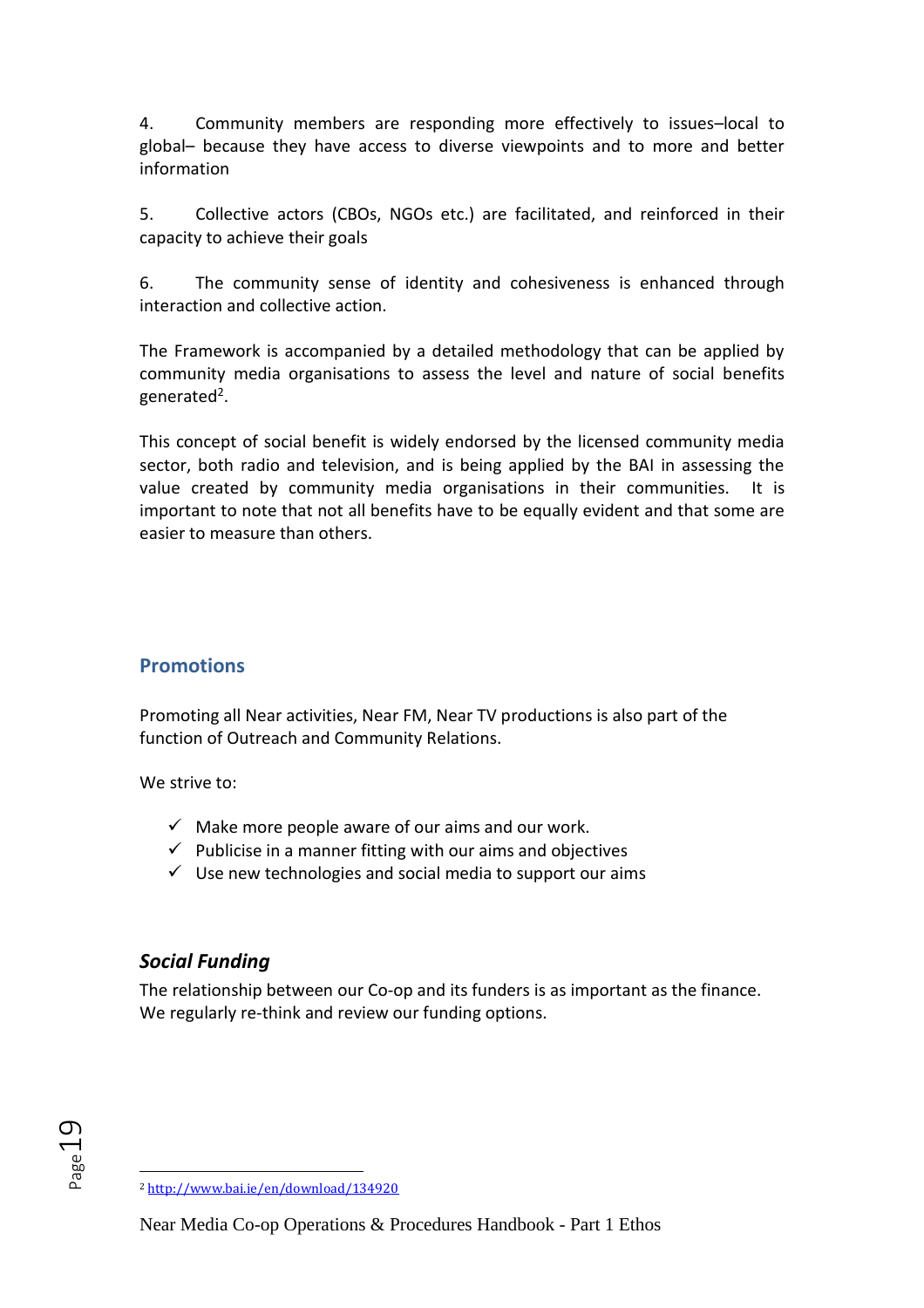## <span id="page-20-0"></span>*Public*

Statutory bodies are be encouraged to provide core funding for our broad community development remit, also to provide programme-related grants and to contract us to deliver training services to eligible recipients.

## <span id="page-20-1"></span>*Community*

Page20

We have developed our community/listenership/viewership support by encouraging individuals and community organisations to support our various fundraising events.

Shareholding Membership In accordance with Rule 5 of the Co Op Rules, members are required to pay an annual fee. The amount of the fee will be determined by the Committee of Management.

Our Terms of Reference set out the scope and policy of shareholding membership in Near Media Co-op. Membership fees will contribute towards the maintaining and the development of the co-operative. This includes the upkeep and updating of all of our equipment and resources, allowing us to keep independent voices from our community on air.

## <span id="page-20-2"></span>*Scope of Shareholding Membership, including Terms and Conditions*

- 'Member' is short for 'Shareholding member' i.e. a shareholding member of the Co-op
- In order to become a member you must apply for shareholding in the Co-op and be approved by the Committee of Management. The Committee may at its sole discretion, decline to accept membership, from any person, without disclosing the reason.
- The value of the share ( $\epsilon$ 5) is a once-off fee and is included in your membership fee.
- Only members are entitled to volunteer with Near. New people who want to get involved in Near after introductory training will become members.
- All current Near volunteers must now become members.
- The current (November 2021) monthly membership fee is €8 per month, or €5 if you manage on limited income. You can contact us if this is too much. This rate may be modified over time in line with the consumer price index (CPI)
- Following agreement to become a member, a grace period of 8 weeks will be given to allow for processing of the application
- Payment will be accepted by way of standing order or pay-pal to a nominated Near Media Co-op account, collected on a monthly basis. Cash payments will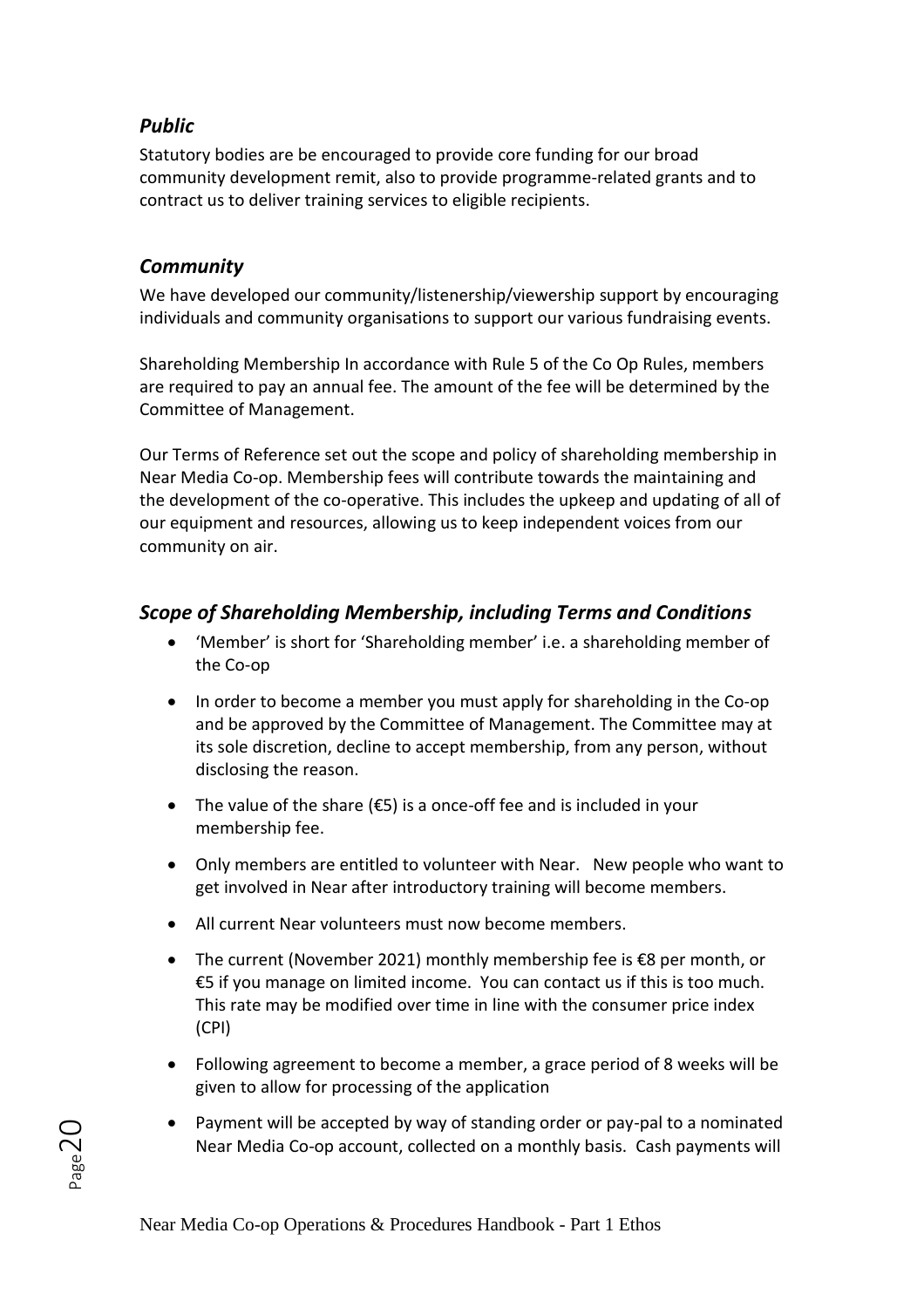be accepted by prior arrangement but only in exceptional circumstances. No cheques will be accepted.

- You can also pay annually.
- All membership fees must be paid in full and or be up to date by  $31^{st}$  May each year. An audit will be conducted each year to ensure monthly and annual payments are up to date.
- As a member there are some additional benefits:
	- o Entitled to attend the Annual General Meeting of the Co Op
	- o Eligible to stand for election to Committee of Management
		- o Studio access
		- o Present a programme (after completion of induction and successful programme application)
- The membership is unique to the individual to whom it is granted and cannot be transferred to another person by any means.
- Membership fee can be cancelled at any time in writing by the member or by Near Media Co-op.
- No request for a return of fees will be accepted.
- All members must be over 18 years of age.
- The annual amount of fees collected will be available in the annual audited accounts of Near Media Co – op*.*
- All personal information will be kept confidential. (as per Irish Data Protection Acts 1988, 2003 and 2018)

It is expected that everyone will pay their membership, however, there are sanctions available if membership fees are not paid, and the following process will be followed;

- A period of three months grace will be allowed for payment to be reinstated before any action is taken
- The member will be advised that the grace period has passed and requested to recommence payment. 7 days to reinstate their payment method will be facilitated.
- At the discretion of the Committee of Management, fees not paid in the grace period may be requested to be repaid in full.
- If after this process the fee is not reinstated membership will be indefinitely suspended. Suspended members shall not be entitled to any benefits of membership while suspended.
- Suspended members may have their membership terminated at the following Annual General Meeting.

Near Media Co-op Operations & Procedures Handbook - Part 1 Ethos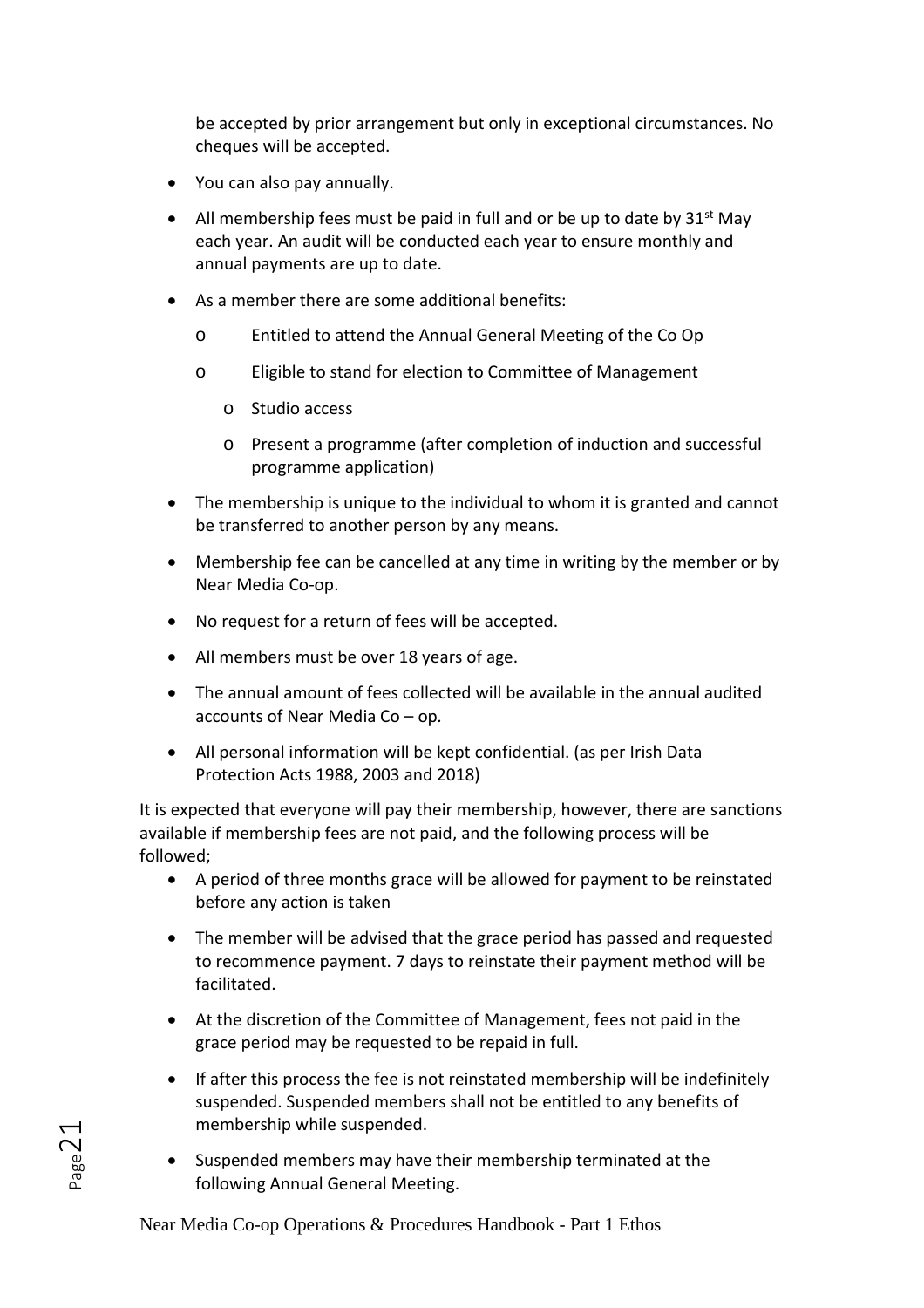• Membership may also be terminated if any member fails to follow and fulfil the regulations and/or policies of Near Media Co-op.

*Near Media Co-op retains the right to review and make changes to these polices at any time.*

## <span id="page-22-0"></span>*Private*

We seek local business commercial income, which is compatible with the Community Radio Charter. Caring organisations are also be encouraged to fund relevant projects. e.g. training in programme making for persons in their particular sector.

Such an approach seeks to develop a 'Social Partnership' between Near Media Co-op and its funders who understand and support our broad community development aims.

We also seek to finance our Co-op from community events and from grant aid from public and private bodies in relation to specific community development programmes and training projects.

All monies received go back into developing and promoting our project. We expect all volunteers, where possible, to support our community fundraising efforts.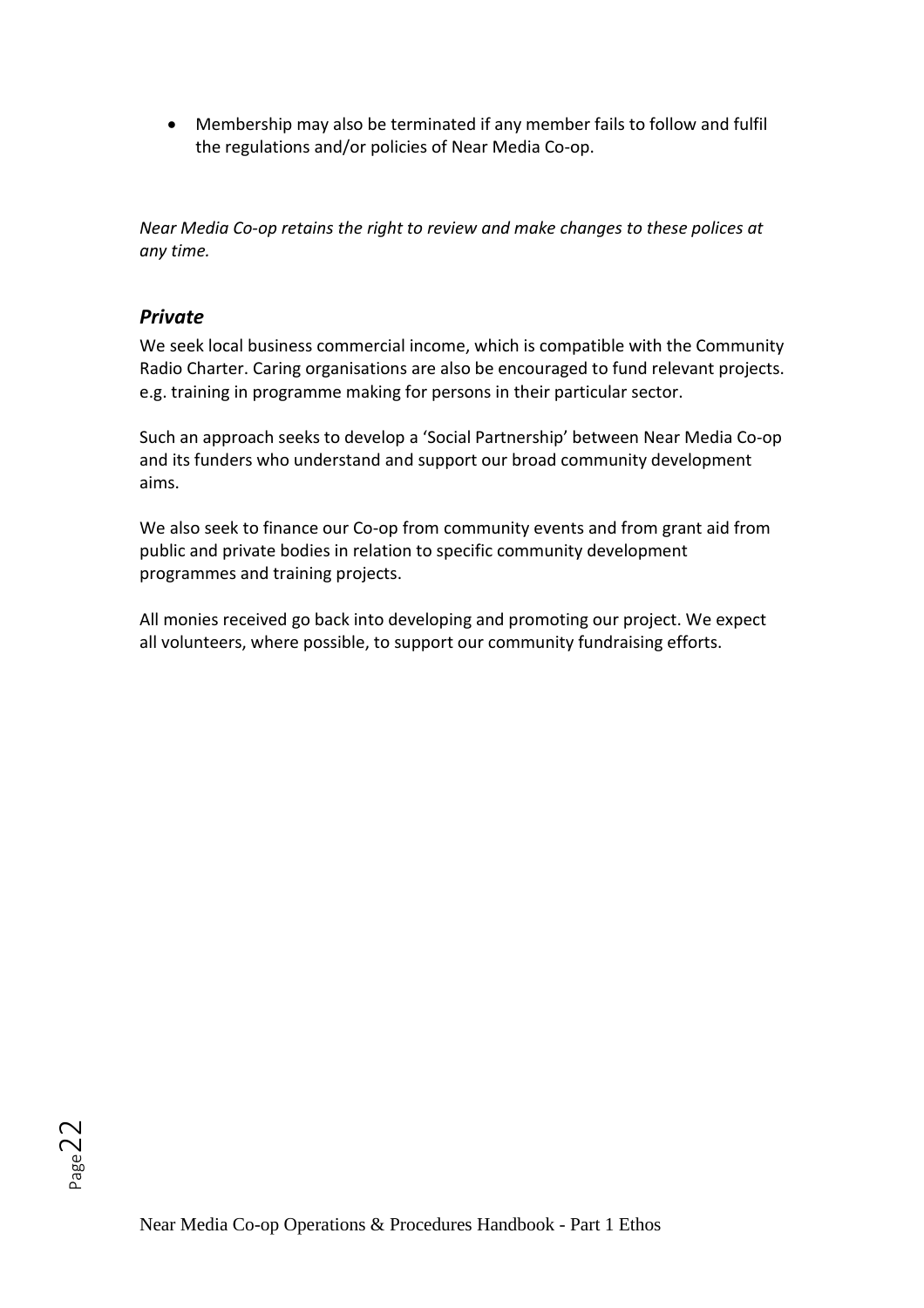## <span id="page-23-0"></span>*Local and Global*

Community media is both local and global in that we wish to use information technology to allow local people develop their communications skills and achieve their communications needs. While, at the same time, using new information technology, such as the Internet, to link our community with other communities around the world to share information and support each other.

To these ends, Near FM is part of CRAOL, the Irish community radio network, we are also affiliated to A.M.A.R.C.-Europe, and AMARC International, a global network of community radio stations similar to our own.

In this, and other ways, we are linked through aspirations and technology to similar community groups across the planet in an organically growing web committed to human rights, environmental rescue and cultural diversity.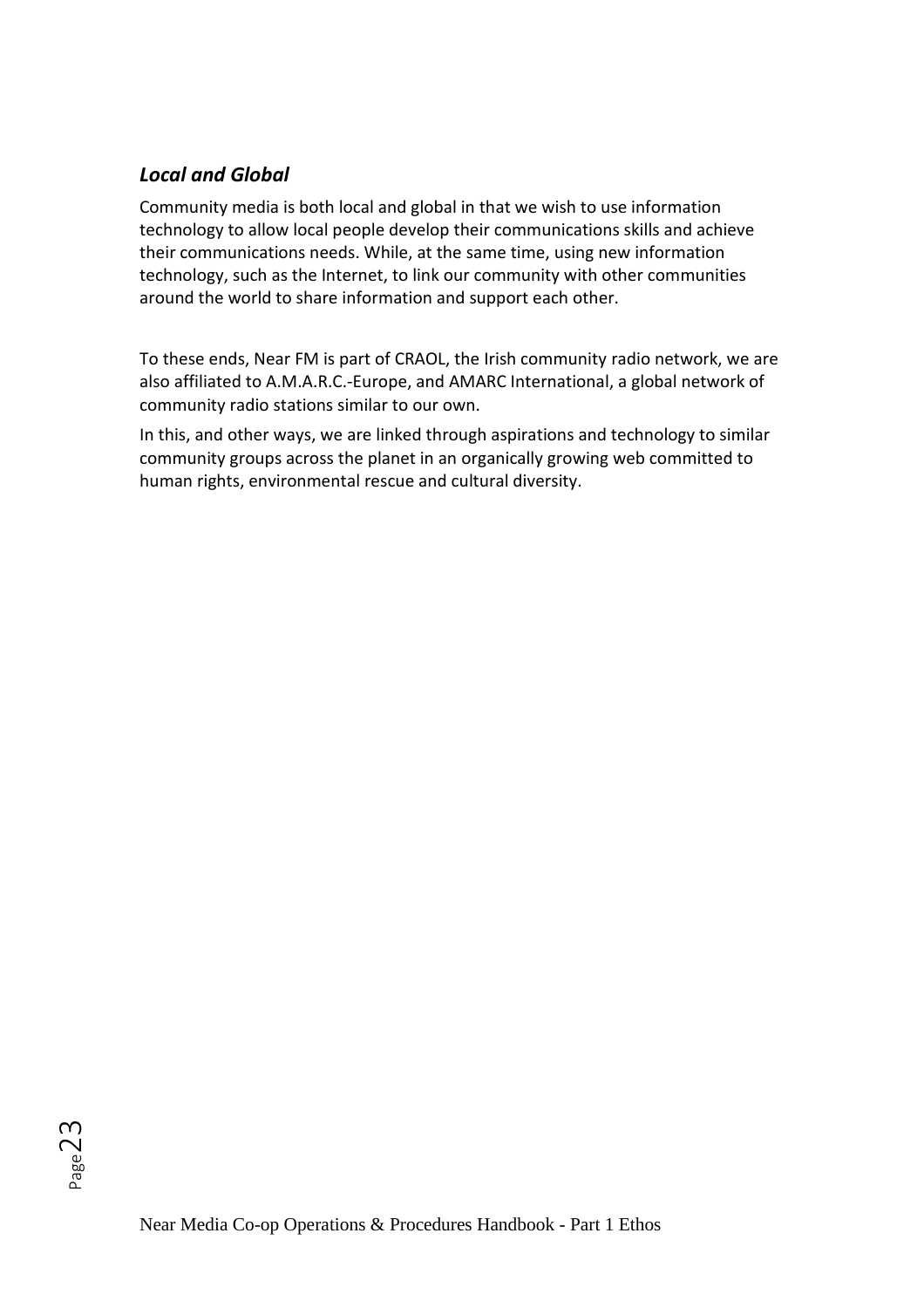## <span id="page-24-0"></span>**The community radio charter for Europe**

Recognising that Community Radio is an ideal means of fostering freedom of expression and information, the development of culture, the freedom to form and confront opinions and active participation in local life; noting that different cultures and traditions lead to a diversity of forms of Community Radio; this Charter identifies objectives which community radio station share and should strive to achieve.

## <span id="page-24-1"></span>*Community Radio Stations*

1. Promote the right to communicate, assist the free flow of information and opinions, encourage creative expression and contribute to the democratic process and a pluralist society;

2. Provide access to training, production and distribution facilities; encourage local creative talent and foster local traditions; and provide programmes for the benefit, entertainment, education and development of their listeners.

3. Seek to have their ownership representative of local geographically recognisable communities or of communities of common interest.

4. Are editorially independent of government, commercial and religious institutions and political parties in determining their programme policy.

5. Provide a right of access to minority and marginalised groups and promote and protect cultural and linguistic diversity.

6. Seek to honestly inform their listeners on the basis of information drawn from a diversity of sources and provide a right of reply to any person or organisation subject to serious misrepresentation.

7. Are established as organisations, which are not run with a view to profit and ensure their independence by being financed from a variety of sources.

8. Recognise and respect the contribution of volunteers, recognise the right of paid workers to join trade unions and provide satisfactory working conditions for both.

9. Operate management, programming and employment practices which oppose discrimination and which are open and accountable to all supporters, staff and volunteers.

10. Foster exchange between community radio broadcasters using communications to develop greater understanding in support of peace, tolerance, democracy and development.

Near Media Co-op Operations & Procedures Handbook - Part 1 Ethos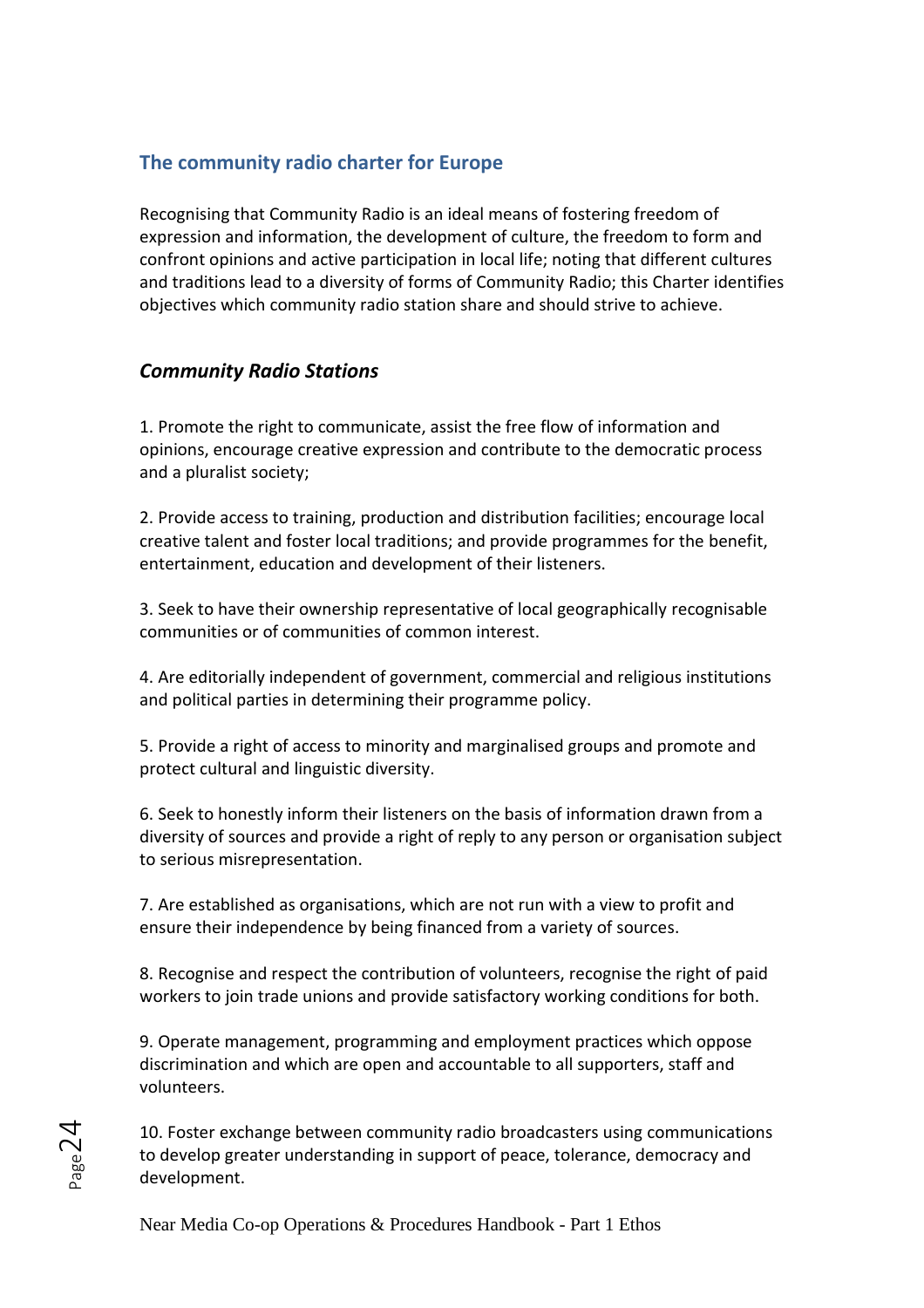## <span id="page-25-0"></span>**Near Media Co-Op Volunteers Charter**

We recognise and respect the contribution of volunteers, recognise the rights of paid workers to join trade unions and provide satisfactory working conditions for both. Community Radio Charter for Europe Point 8.

Volunteering to produce social benefit is an expression of humanitarian concern, allowing an individual to make a personal contribution to life in the community. As a volunteer with Near Media Co-op you will have certain rights and responsibilities. We set out below the current charter for volunteers.

## **A Volunteer's Rights**

1. The right to participate in the Co-op's policy making processes. This can be done by attending meetings and /or by applying for shareholding in the Co-op.

2. The right to information regarding the Co-op's affairs, its management structures policies, financial affairs etc.

3. The right to be heard, and to have his/her views and opinions taken into consideration in framing policy or in determining operational procedures, and rules and regulations.

4. The right to training and development.

5. The right to adequate grievance procedures.

6. The right to seek a change in role or function.

7. The opportunity to advance personal objectives, e.g. career training in communications or journalism, provided only that it does not clash with Co-op or Community media objectives.

8. The right to pre-agreed out of pocket expenses, where the Co-op's policies so permit.

## <span id="page-25-1"></span>*A Volunteer is obliged to*

1. Understand and, by his/her actions, support the aims and objectives of Near Media Co-op.

2. Have a commitment to the Co-op over and above merely presenting or producing in his/her own area. This means working on sub-committees, attending meetings, supporting our social and fundraising functions etc.

Near Media Co-op Operations & Procedures Handbook - Part 1 Ethos